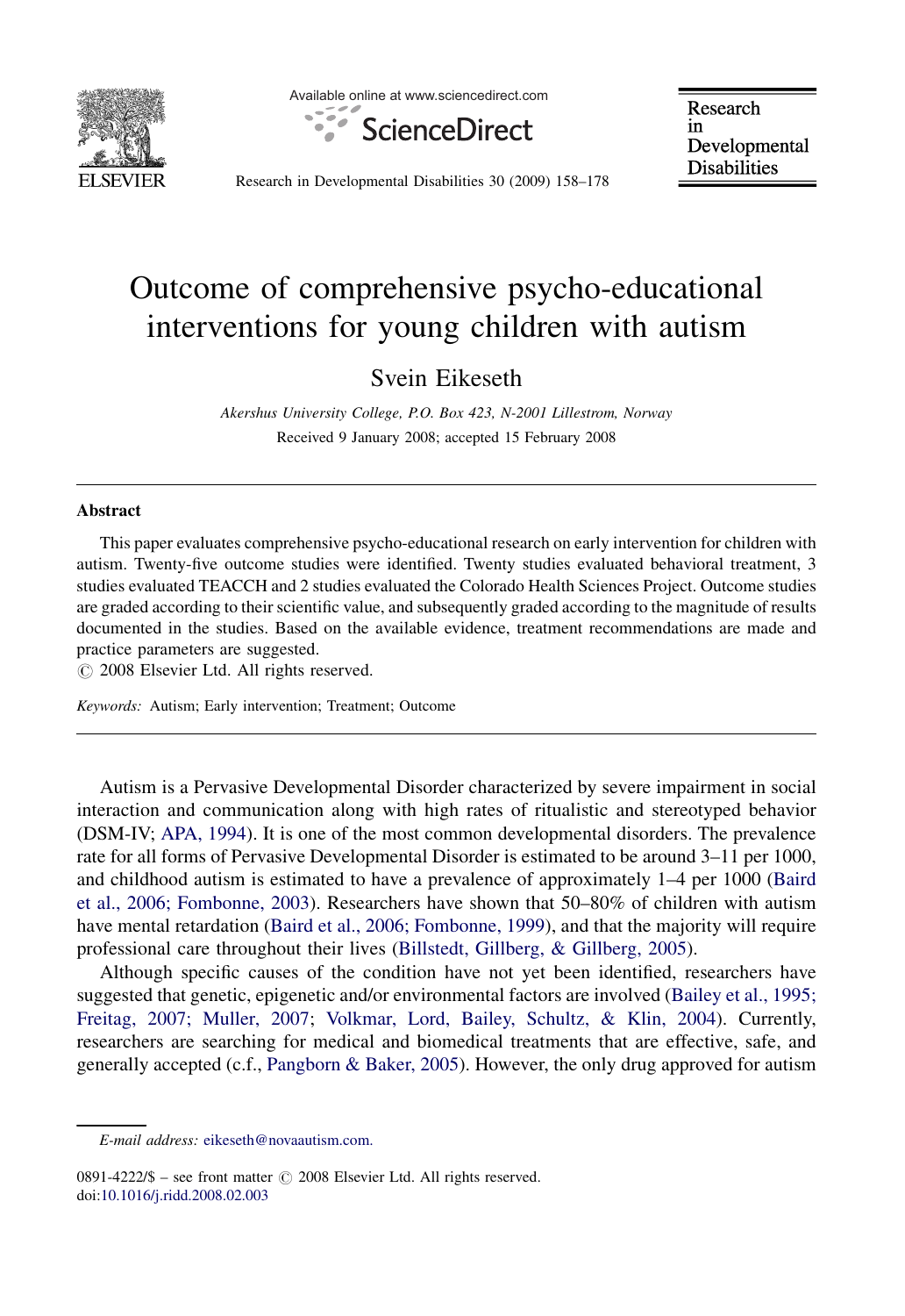by the U.S. Food and Drug Administration (FDA) is risperidone ([FDA, October 6, 2006](#page-18-0)). Risperidone may be used to treat aggression, self-injury, and temper tantrums, but it does not address the core deficits of the autistic disorder, that is, the deficits in social interaction, communication and stereotyped behaviors. Hence, medical treatments are not a substitute for psycho-educational interventions, which currently is the benchmark intervention for autism ([Filipek, Steinberg-Epstein, & Book, 2006;](#page-18-0) [Howlin, 2005\)](#page-19-0).

A wide variety of psycho-educational interventions for children with autism have been proposed, and many proponents have claimed beneficial effects [\(Dawson & Osterling, 1997](#page-18-0); [Howlin, 2005; Smith, 1999\)](#page-19-0). In 1999, the National Research Council (NRC) commissioned a systematic review of psycho-educational interventions for children with autism. The committee concluded that there is a great need for more knowledge about which interventions are most effective [\(Lord et al., 2002](#page-19-0), p. 349). Subsequently, a working group supported by the National Institute of Mental Health (NIMH) was formed to develop guidelines for designing research studies for psycho-educational interventions for individuals with autism [\(Lord et al., 2005; Smith](#page-19-0) [et al., 2007\)](#page-19-0). Building on the recommendations made by the NRC and the NIMH working groups, the present paper provides a systematic evaluation of comprehensive psycho-educational programs for children with autism.

In addition to building on the recommendations made by the NRC and the NIMH working groups, the current review includes recent studies not previously reviewed, it includes a more systematic approach to evaluating outcome studies than those suggested by the NRC and the NIMH groups, and it evaluates treatment effect. Finally, based on the available evidence, treatment recommendations are made and practice parameters are suggested.

## 1. Method

## 1.1. Search methods

Three different search methods were used to identify all relevant outcome studies. First, electronic searches on Medline (U.S. National Library on Medicine), ERIC (U.S. Department on Education), and PsycLit (American Psychological Association) were conducted. Second, recent publications (e.g., [Smith, 1999; Suozzi, 2004; Volkmar et al., 2004\)](#page-20-0) were inspected to confirm that the computer search identified all relevant studies. Finally, researchers known to be involved in outcome research were contacted by e-mail and asked to provide references on outcome studies recently published or in press. This search method produced a large number of studies, many which were not appropriate for the current review. To be included in the current review, the following criteria had to be met: (a) study was published in a peer-reviewed journal; (b) children had a mean age of 6 years or less at intake; (c) participants received comprehensive psycho-educational interventions; (d) studies contained outcome data. Comprehensive psycho-educational interventions were defined as interventions addressing all three-core deficits in autism. That is, the interventions addressing social behaviors, communication and ritualistic/stereotyped behaviors.

#### 1.2. Criteria for assigning scientific merit

Outcome studies were graded according to their scientific value and according to the magnitude of results documented in the studies. Scientific Merit was evaluated based on: (a) diagnosis, (b) study design, (c) dependent variables and (d) treatment fidelity. Four levels were used to describe scientific merit: Level 1 represented the highest possible rating; Level 2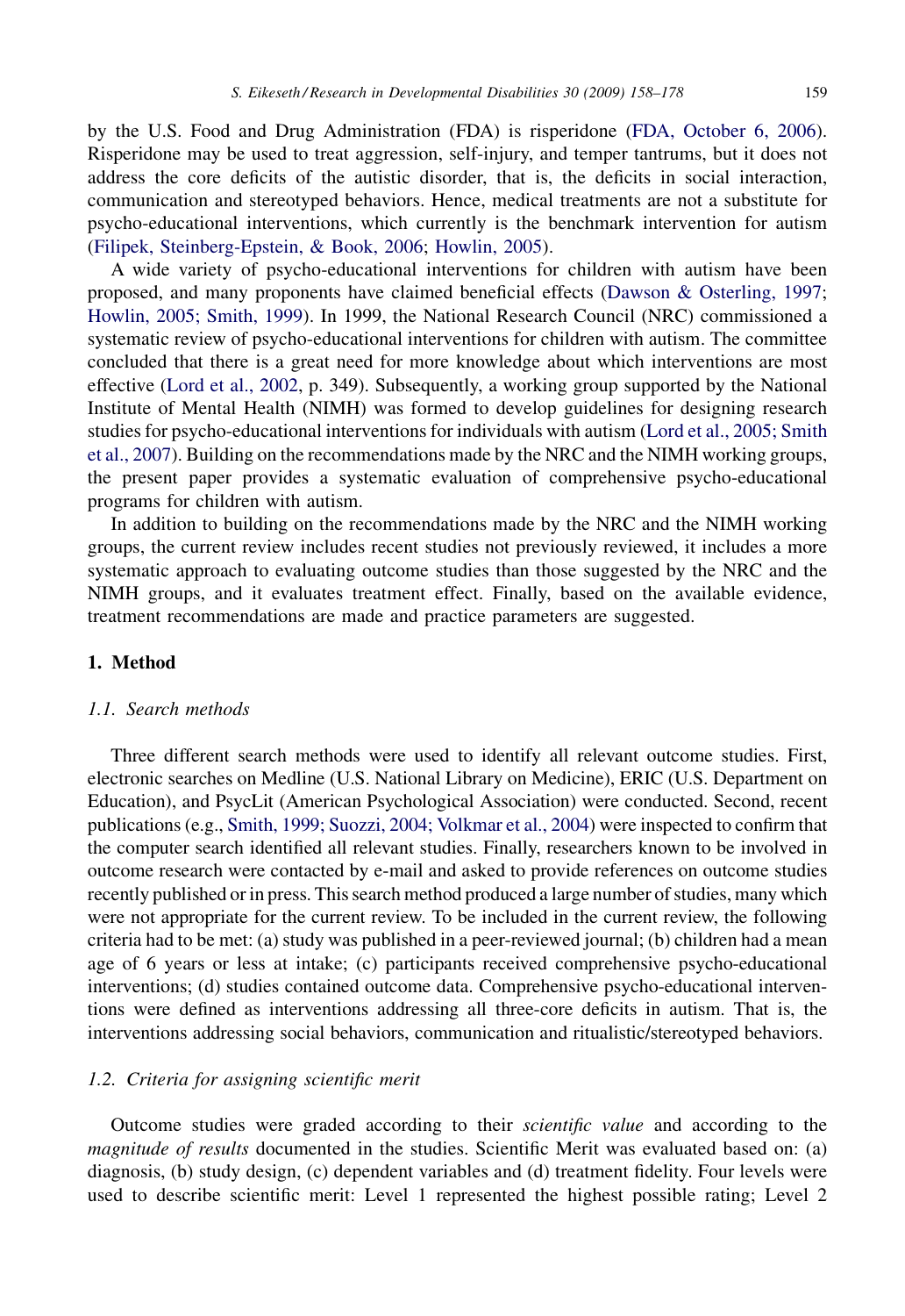represented a moderate scientific merit; Level 3 represented a low scientific merit, and finally, Insufficient Scientific Value (ISV) was assigned to studies where the evidentiary support was so low that outcome data gave insufficient scientific meaning.

The criteria for Scientific Merit were as follows.

## 1.2.1. Level 1

1.2.1.1. Diagnosis. To obtain Level 1 status, the participants must have been diagnosed according to current international standards, that is, either according to the ICD-10 or DSM-IV criteria (or DSM-III criteria for studies conducted prior to the publication of DSM-IV). Further to ensure objectiveness of the diagnosis, the diagnosis must have been set by clinicians who were independent of the study or the diagnosis must have been based on well-researched diagnostic instruments including ADI-R [\(Lord, Rutter, & LeCouteur, 1994\)](#page-19-0), ADOS-G [\(Lord et al., 2000](#page-19-0)), or CARS [\(Schopler, Reichler, & Rennner, 1988](#page-20-0)).

1.2.1.2. Design. In addition, Level 1 status required a randomized study design, that is, the participants must have been assigned randomly to two or more study groups.

1.2.1.3. Dependent measures. Level 1 rating also requires that the intake and outcome measures assessed both intellectual and adaptive functioning. The instruments used to assess these skills must be normed and standardized. The IQ score must be derived from both language/ communication skills as well as visual spatial or performance skills (e.g., including Wechsler tests, Bayley Scales of Infant Development, Stanford–Binnet; excluding Merrill–Palmer and Leiter International Performance Scales). In addition, to ensure objectiveness of the assessments, blind or independent assessors must have conducted the assessments.

1.2.1.4. Treatment fidelity. Finally, assessment of treatment fidelity was required to obtain Level 1 status, or if not directly assessed, treatment must be described in treatment manuals.

## 1.2.2. Level 2

Criteria for achieving Level 2 Scientific Merit were identical to that of Level 1 except that the study design was not random. That is, each participant did not have an equal chance of entering either of the study groups. Group assignment based on, for example, participants' geographical location, parental choice or availability of treatment personnel is examples of non-random group designs.

#### 1.2.3. Level 3

Criteria for achieving Level 3 status were as follows.

1.2.3.1. Diagnosis. Diagnosis (based on the ICD-10 or DSM-IV criteria) was not blind or independent; or diagnosis was not based on diagnostic instruments (i.e., ADI-R, ADOS-G, or CARS); or diagnosis was independent or blind but not based on ICD-10 or DSM-IV (or DSM-III for older studies); or study failed to specify which diagnostic system was used.

1.2.3.2. Design. Retrospective (archival) studies with comparison group, or single-case experimental studies where outcome measures were assessed pre and post.

1.2.3.3. Dependent measures. Intake and outcome measures did not assess both intellectual and adaptive functioning, or measures were not normed and standardized.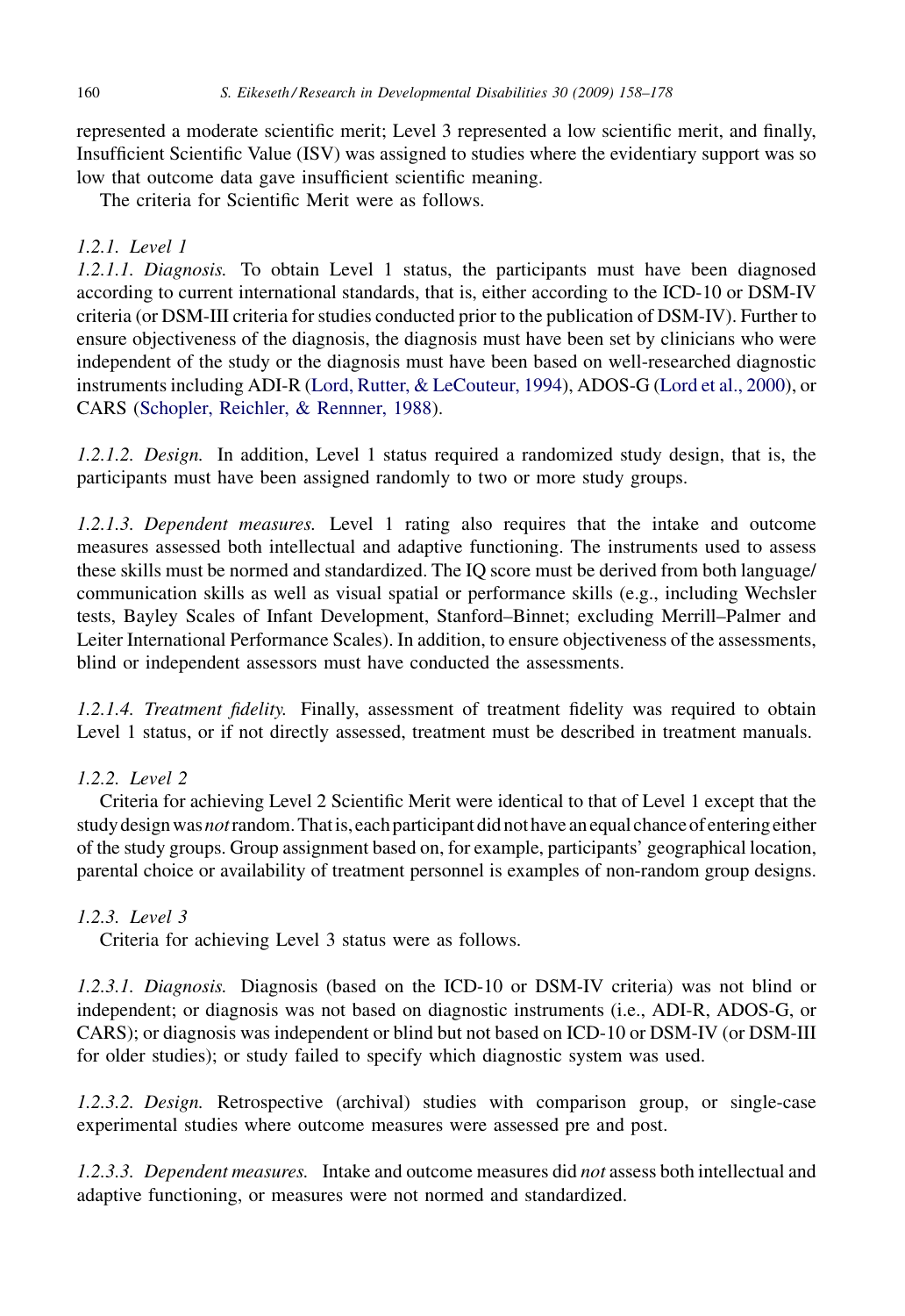1.2.3.4. Treatment fidelity. Insufficient assessment of treatment fidelity or treatment not based on treatment manuals. Level 3 classification was given when one or more of the above criteria is met.

#### 1.3. Insufficient scientific value (ISV)

Studies classified as ISV with pre–post designs without a comparison group, retrospective (archival) studies without comparison group, or pre–post designs without single-case control.

## 1.4. Criteria for deciding magnitude of results

In this section, criteria for evaluating magnitude of treatment effect are described. Treatment effect is graded into four levels, where Level 1 represents the highest possible rating and Level 4 represents the lowest rating.

#### 1.4.1. Level 1

To obtain Level 1 status regarding magnitude of results, significant group differences on IQ and Adaptive Functioning (deviation or ratio scores) must be reported. This was considered a minimum criterion. A better and more complete assessment battery would include measures of empathy, personality, school performance, friendship, and information regarding diagnostic changes.

## 1.4.2. Level 2

Level 2 status required significant group differences on *either* IQ or adaptive functioning (deviation or ratio scores). For both Level 1 and 2, the IQ measure must be based on language/ communication skills in addition to visual spatial or performance skills (e.g., including Wechsler tests, Bayley Scales of Infant Development, Stanford–Binet; excluding the Merrill–Palmer Scale of Mental Tests and the Leiter International Performance Scales).

# 1.4.3. Level 3

Level 3 status required significant group differences on developmental (or mental) age, or significant group differences (or significant group differences on improvement) on assessment instruments that are not normed and standardized.

## 1.4.4. Level 4

Studies reporting significant pre-post improvements.

In this review, only Levels 1–3 scientific evidence studies are evaluated according to magnitude of treatment effect. Studies classified with Insufficient Scientific Value are excluded because for methodological reasons they did not allow reliable conclusions regarding outcome to be drawn.

#### 2. Classification of studies based on scientific merit and magnitude of results

The search criteria described above identified 25 outcome studies. Twenty studies evaluated interventions based on Applied Behavior Analysis (ABA) treatment, 3 studies evaluated Project TEACCH and 2 studies evaluated the Colorado Health Sciences Model. These treatment approaches are described in [Table 1](#page-4-0). [Table 2](#page-6-0) describes each of the studies and their ratings according to scientific merit and magnitude of results.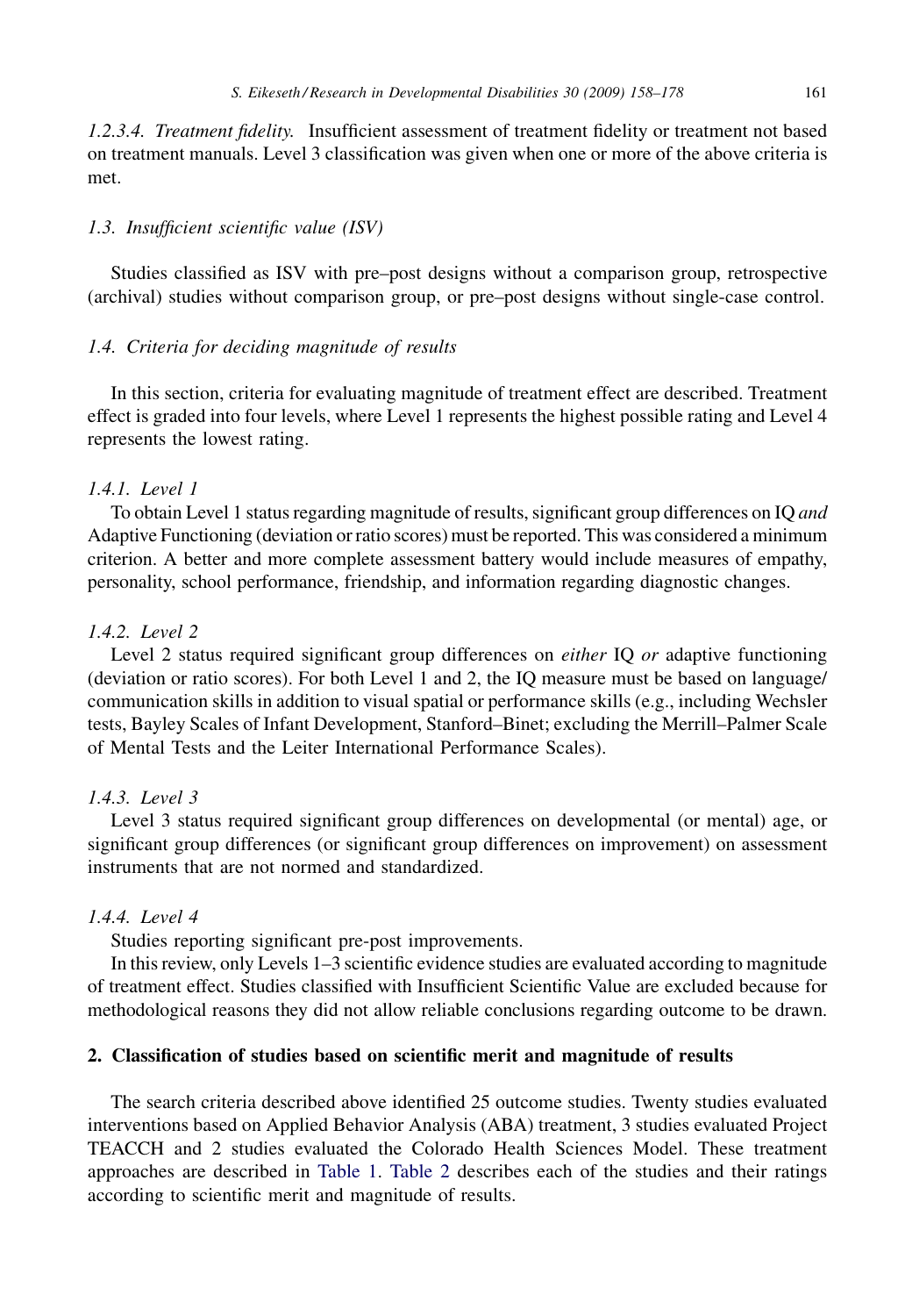<span id="page-4-0"></span>Table 1

| Table 1 |  |                                                                          |  |  |  |
|---------|--|--------------------------------------------------------------------------|--|--|--|
|         |  | Description of psycho-educational programs subjected to outcome research |  |  |  |

| TEACCH           | TEACCH (Treatment and Education of Autistic and Communication<br>Handicapped Children) was founded at the University of North<br>Carolina in 1966 by Eric Schopler (Schopler & Reichler, 1971).<br>Several hundred research studies have been conducted by or in<br>collaboration with Division TEACCH. Today, it is the most<br>influential special education program for children with autism, and<br>is used world wide. It aims at addressing multiple problems such as<br>communication, cognition, perception, imitation and motor skills.<br>The program emphasizes teaching in multiple settings with the<br>involvement of several teachers.<br>TEACCH was traditionally used in segregated self-contained classrooms<br>for children with autism, but recently, focus has been shifted towards<br>exposing children with autism to inclusive settings with typically<br>developing children (Lord & Schopler, 1994). In addition, emphasis has<br>been placed on home programming using parents as co-therapists (Ozonoff $\&$<br>Cathcart, 1998). The TEACCH approach has been described in numerous<br>manuals and books (cf., Mesibov, Shea, & Schopler, 2005; Schopler &<br>Mesibov, 1995), and typically contains the following five components:<br>1. Focus on structural teaching. Typically, a teacher and a teacher assistant<br>have the responsibility of teaching five children with autism. Focus is placed<br>on teaching children independent work skills.<br>2. Strategies to enhance visual processing are emphasized including (a)<br>the physical (ecological) structure of the classroom, (b) the use of visual<br>activity schedule to help children anticipate future events (c) a visual<br>organization of the work materials to teach the learning tasks and their<br>sequences, and (d) a visual system to teach complicated skills such<br>as language and imitation.<br>3. Program involves the teaching of a communication system based on<br>gesture, pictures, signs, or printed words.<br>4. Program involves teaching pre-academic skills (colors, numbers, shapes,<br>drawing, writing, and assembly).<br>5. Parents are encouraged to work as co-therapists with their child in the<br>home using the same techniques and materials as employed during the |
|------------------|---------------------------------------------------------------------------------------------------------------------------------------------------------------------------------------------------------------------------------------------------------------------------------------------------------------------------------------------------------------------------------------------------------------------------------------------------------------------------------------------------------------------------------------------------------------------------------------------------------------------------------------------------------------------------------------------------------------------------------------------------------------------------------------------------------------------------------------------------------------------------------------------------------------------------------------------------------------------------------------------------------------------------------------------------------------------------------------------------------------------------------------------------------------------------------------------------------------------------------------------------------------------------------------------------------------------------------------------------------------------------------------------------------------------------------------------------------------------------------------------------------------------------------------------------------------------------------------------------------------------------------------------------------------------------------------------------------------------------------------------------------------------------------------------------------------------------------------------------------------------------------------------------------------------------------------------------------------------------------------------------------------------------------------------------------------------------------------------------------------------------------------------------------------------------------------------------------------------------------------------------------------------------------------------------------|
| The Denver Model | TEACCH clinic sessions.<br>The Denver Model was developed by Sally Rogers and colleagues in the<br>1980s (Rogers et al., 2006; Rogers, Hall, Osaki, Reaven, & Herbison, 2001).<br>The program provides more than 20 h per week of systematic instruction to<br>children from ages 2 to 5 years. The program is a developmental play-based<br>approach, based on Piaget's theory of cognitive development. Piaget focused<br>on how children explore their environments to construct schemas about how<br>the world works and how to reason about it. In addition to Piaget, the<br>Colorado Health Science Program also used Mahler's psychoanalytic<br>theory of child development. Mahler's theories centered on how<br>children establish a sense of identity and an understanding of others<br>through interactions with caregivers. The Colorado Health Science<br>Program also utilizes the INREAL pragmatic based communication<br>program (Weiss, 1981), which aims to enhance functional<br>communication in the context of naturally occurring activities.<br>Finally, the program use behavior analytic techniques for example<br>to reduce aberrant behaviors. The Denver Model is offered as a<br>comprehensive, eclectic "best practice" approach with a broad<br>theoretical underpinning.                                                                                                                                                                                                                                                                                                                                                                                                                                                                                                                                                                                                                                                                                                                                                                                                                                                                                                                                                                                               |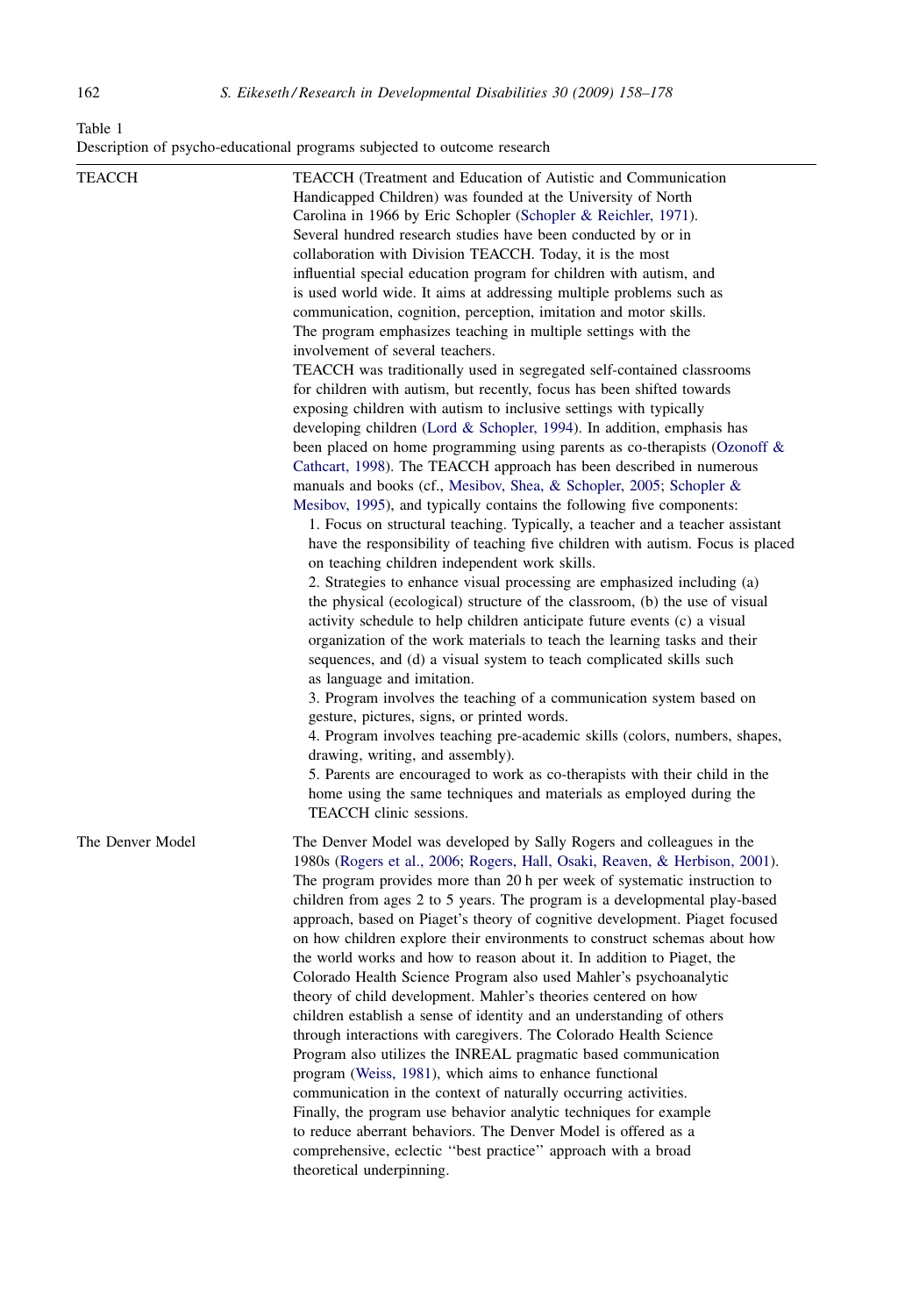| Applied-Behavior-Analytic<br>Interventions (ABA) | Interventions based on ABA was pioneered by Ivar Lovaas and colleagues<br>in the 1960s (Ferster & DeMyer, 1961; Lovaas & Simmons, 1969; Wolf,<br>Risley, & Mees, 1964), and rests on several hundred clinical studies |
|--------------------------------------------------|-----------------------------------------------------------------------------------------------------------------------------------------------------------------------------------------------------------------------|
|                                                  |                                                                                                                                                                                                                       |
|                                                  |                                                                                                                                                                                                                       |
|                                                  |                                                                                                                                                                                                                       |
|                                                  | published in peer-reviewed journals (Matson, Benavidez, Compton, Paclawskyj,                                                                                                                                          |
|                                                  | & Baglio, 1996; Newsom & Rincover, 1989; Suozzi, 2004). Building on                                                                                                                                                   |
|                                                  | this body of knowledge several empirically supported treatment manuals                                                                                                                                                |
|                                                  | has been published to guide the practitioners in designing effective programs                                                                                                                                         |
|                                                  | for children with autism (Leaf & McEachin, 1999; Lovaas, 1977, 2003;                                                                                                                                                  |
|                                                  | Lovaas et al., 1981; Maurice, 1996; Maurice, Green, & Foxx, 2001).                                                                                                                                                    |
|                                                  | ABA focuses on remediating the children's delays in communication, social                                                                                                                                             |
|                                                  | and emotional skills and place great focus on integrating the children with                                                                                                                                           |
|                                                  | typical peers in typical settings. ABA programs are based on principles derived                                                                                                                                       |
|                                                  | from laboratory and applied research on learning psychology (Catania, 1998;                                                                                                                                           |
|                                                  | Cooper, Heron, Heward, 1987). One working hypothesis is that children with                                                                                                                                            |
|                                                  | autism have a biological based learning/developmental deficit, and that                                                                                                                                               |
|                                                  | principles derived from learning psychology may facilitate acquisition of                                                                                                                                             |
|                                                  | adaptive skills and a facilitate reduction of aberrant behaviors. Moreover,                                                                                                                                           |
|                                                  | it is argued that some children may overcome their learning deficit,                                                                                                                                                  |
|                                                  | enabling them to acquire behaviors exhibited by typical children and                                                                                                                                                  |
|                                                  | eventually to learn from typical (non-behavioral) education (Lovaas, 2003).                                                                                                                                           |
|                                                  | Important components include:                                                                                                                                                                                         |
|                                                  | 1. Early intervention. Treatment onset as early as possible in the child's life,                                                                                                                                      |
|                                                  | preferably before the child is 3.5-years-old, though treatment of older children                                                                                                                                      |
|                                                  | has also been documented effective.                                                                                                                                                                                   |
|                                                  | 2. Parent involvement. Parents are trained to be co-therapists and parents to                                                                                                                                         |
|                                                  | facilitate generalization and maintenance of new skills.                                                                                                                                                              |
|                                                  | 3. Mainstreaming children with typically developing children.                                                                                                                                                         |
|                                                  | 4. Intensive one-to-one teaching. Research has shown that 30–40 h per week                                                                                                                                            |
|                                                  | of one-to-one intervention for at least 2 years may be required to produce                                                                                                                                            |
|                                                  | maximum effect.                                                                                                                                                                                                       |
|                                                  | 5. Comprehensiveness of program. The program target and teach skills within                                                                                                                                           |
|                                                  | all areas of functioning such as language and communication, play, social skills,                                                                                                                                     |
|                                                  | leisure activities, pre-academic and academic skills, self-help skills, and                                                                                                                                           |
|                                                  | social-emotional skills. In addition, the program focuses on reducing aberrant                                                                                                                                        |
|                                                  | behaviors such as aggressive behaviors, attention deficits, and stereotyped                                                                                                                                           |
|                                                  | behaviors and ritualistic behaviors.                                                                                                                                                                                  |
|                                                  | 6. Individualized programming. Based on an assessment of each individual                                                                                                                                              |
|                                                  | child, existing strengths of children are accommodated and efforts are made to<br>remediate weaknesses.                                                                                                               |

#### 2.1. Level 1 scientific merit

 $T_0$ kla 1 (Continued)

As can be seen in [Table 2,](#page-6-0) only one Level 1 study was identified. The study was conducted by [Smith, Groen and Wynn \(2000\)](#page-20-0) and was designed to evaluate ABA treatment. Results showed that the ABA treatment group scored significantly higher as compared to the parent training control group on intelligence, visual–spatial skills, language and academics, though not adaptive functioning. Because the study did not show significant group differences on adaptive functioning, the study received Level 2 magnitude-of-results rating. Though the Smith et al. study is the best designed outcome study conducted to date, the study has limitations, such as a relatively small sample size  $(n = 28)$ . Also, the participants received less intensive intervention than is considered optimal (c.f., [Eledevik, Eikeseth, Jahr, & Smith, 2006;](#page-18-0) [Lovaas, 1987\)](#page-19-0), and this may have affected the results.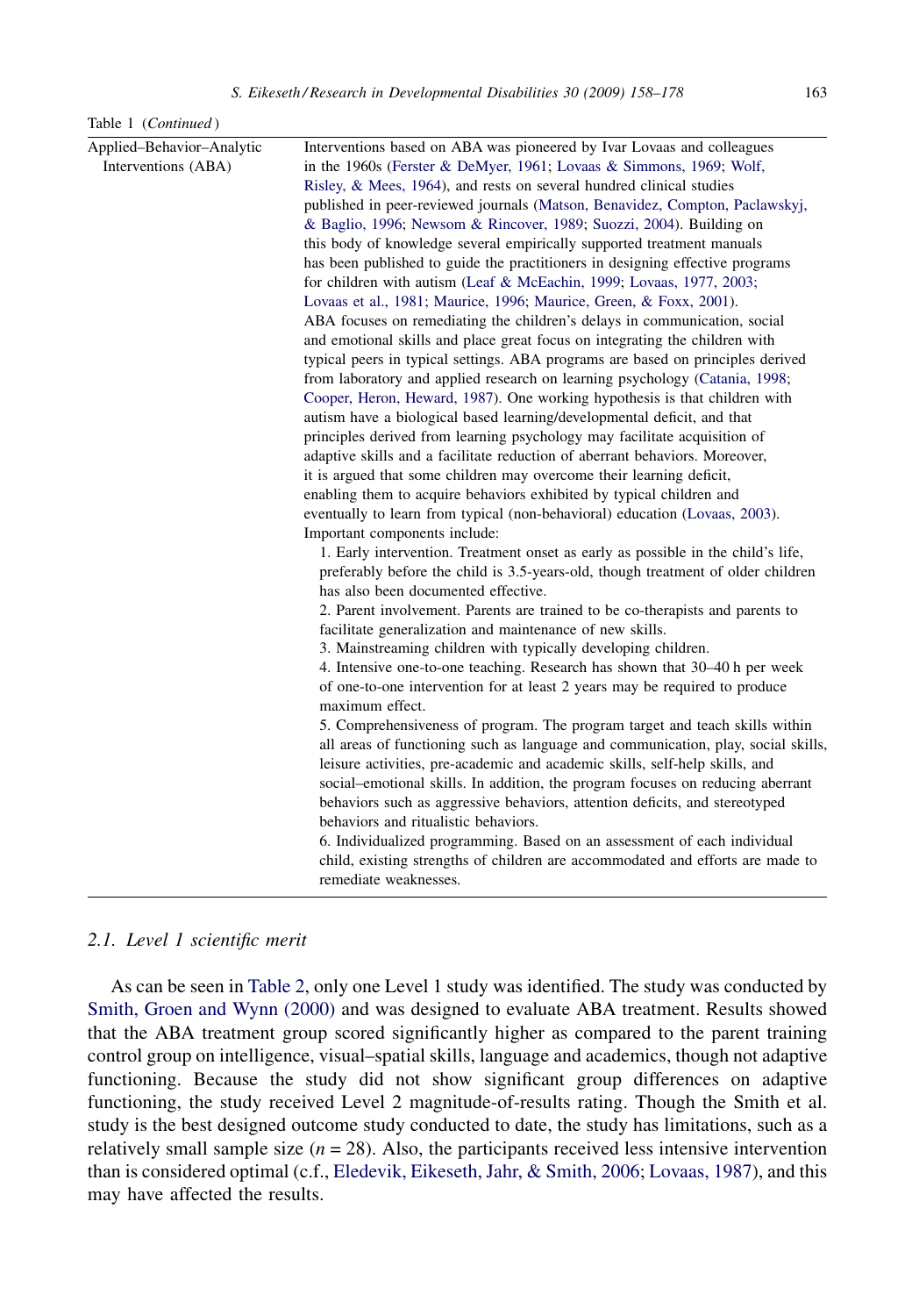<span id="page-6-0"></span>

| Table 2<br>Evaluation of scientific merit and treatment effect |                                                                                                                                                                                                                                                                                                                                                                                                                                                                                                                                                                                                                                                                                                                                                                                                                                                                                                                                                                                                                                                                                                                                                                                                                                                                                                                                                                                                                                                                                                                                                                                                                                                                                                                                                                                                                                                                                                                                                                                     |                     |                     |
|----------------------------------------------------------------|-------------------------------------------------------------------------------------------------------------------------------------------------------------------------------------------------------------------------------------------------------------------------------------------------------------------------------------------------------------------------------------------------------------------------------------------------------------------------------------------------------------------------------------------------------------------------------------------------------------------------------------------------------------------------------------------------------------------------------------------------------------------------------------------------------------------------------------------------------------------------------------------------------------------------------------------------------------------------------------------------------------------------------------------------------------------------------------------------------------------------------------------------------------------------------------------------------------------------------------------------------------------------------------------------------------------------------------------------------------------------------------------------------------------------------------------------------------------------------------------------------------------------------------------------------------------------------------------------------------------------------------------------------------------------------------------------------------------------------------------------------------------------------------------------------------------------------------------------------------------------------------------------------------------------------------------------------------------------------------|---------------------|---------------------|
| Reference                                                      | Description                                                                                                                                                                                                                                                                                                                                                                                                                                                                                                                                                                                                                                                                                                                                                                                                                                                                                                                                                                                                                                                                                                                                                                                                                                                                                                                                                                                                                                                                                                                                                                                                                                                                                                                                                                                                                                                                                                                                                                         | Scientific<br>merit | Treatment<br>effect |
| Smith, Groen,<br>and Wynn<br>(2000)                            | Examined effects of ABA treatment for children with autism and children with PDD-NOS. Mean intake age<br>was 36 months. The diagnosis was set by an independent agency and based on the DSM-III criteria. Participants<br>were matched on pre-treatment IQ and randomly assigned by an independent statistician to either an ABA<br>treatment ( $n = 15$ ) group or to a parent training group ( $n = 13$ ). Participants in ABA group (seven with autism,<br>eight with PDD-NOS) received a mean of 24.5 h per week of one-to-one ABA treatment during the first year<br>of intervention with a gradual reduction of treatment hours over the next 2 years. Participants in the control<br>group (seven with autism, six with PDD-NOS) received 3–9 months of parent training for several hours per week.<br>Measures included IQ, visual–spatial IQ, language functioning, adaptive functioning, socio-emotional functioning,<br>academic achievement, class placement progress in treatment, and parent evaluation. Tests were carried out by<br>independent assessors. There were no significant differences at intake on any of the measures. At follow-up the<br>ABA treatment group scored significantly higher as compared to the parent training group on IQ, visual–spatial<br>skills, language (assessed the by score combining comprehension and expression), school placement and<br>academics, though not adaptive functioning and socio-emotional functioning. The ABA treatment group gained<br>an average of 16 IQ points $ES = 1.43$ . By comparison, the parent training group lost one IQ point. Children with<br>PDD-NOS gained more than those with autism. Twenty-seven percent of the children in the ABA group achieved<br>average post-treatment scores and were succeeding in regular education classrooms.                                                                                                                                              | 1.                  | $\overline{2}$      |
| Eikeseth et al.<br>(2002, 2007)                                | Compared effects of ABA and eclectic treatment for children with autism. Mean intake age was 5.5 years. The<br>diagnosis was set by an independent agency and based on the ICD-10 criteria, and confirmed by the ADI-R.<br>Group assignment to either an ABA treatment group $(n = 13)$ or to an eclectic treatment group $(n = 12)$ was<br>based on availability of ABA supervisors and performed by a person who was independent of the study.<br>Participants in the ABA treatment group received 28 h per week of one-to-one ABA treatment during the<br>first year of intervention with a gradual reduction of treatment hours over the next 2 years. Participants in<br>the eclectic group received 29 h per week of one-to-one eclectic treatment with a gradual reduction of<br>treatment hours over the next 2 years. Measures included IQ, language functioning, adaptive functioning,<br>maladaptive behavior and socio-emotional functioning. Tests were carried out by independent assessors. There<br>were no significant differences at intake on any of the measures. Follow-up assessment—conducted approximately<br>3 years after the treatment begun—showed that the ABA treatment group scored significantly higher as compared<br>to the eclectic treatment group on intelligence, language, adaptive functioning, maladaptive functioning and on two<br>of the subscales on the socio-emotional assessment (social and aggression). The ABA treatment group gained an<br>average of 25 IQ points, $ES = 2.21$ ; 12 points in adaptive functioning $ES = 1.35$ . By comparison, the eclectic treatment<br>group obtained average change of $+7$ points in $IQ$ , $-10$ points in Adaptive Functioning. Seven of 13 children in the<br>ABA group who scored within the range of mental retardation at intake scores within the average range ( $> 85$ ) on<br>both IQ and verbal IQ at follow-up, compared to 2 of 12 children in the eclectic treatment group. | 2                   | -1                  |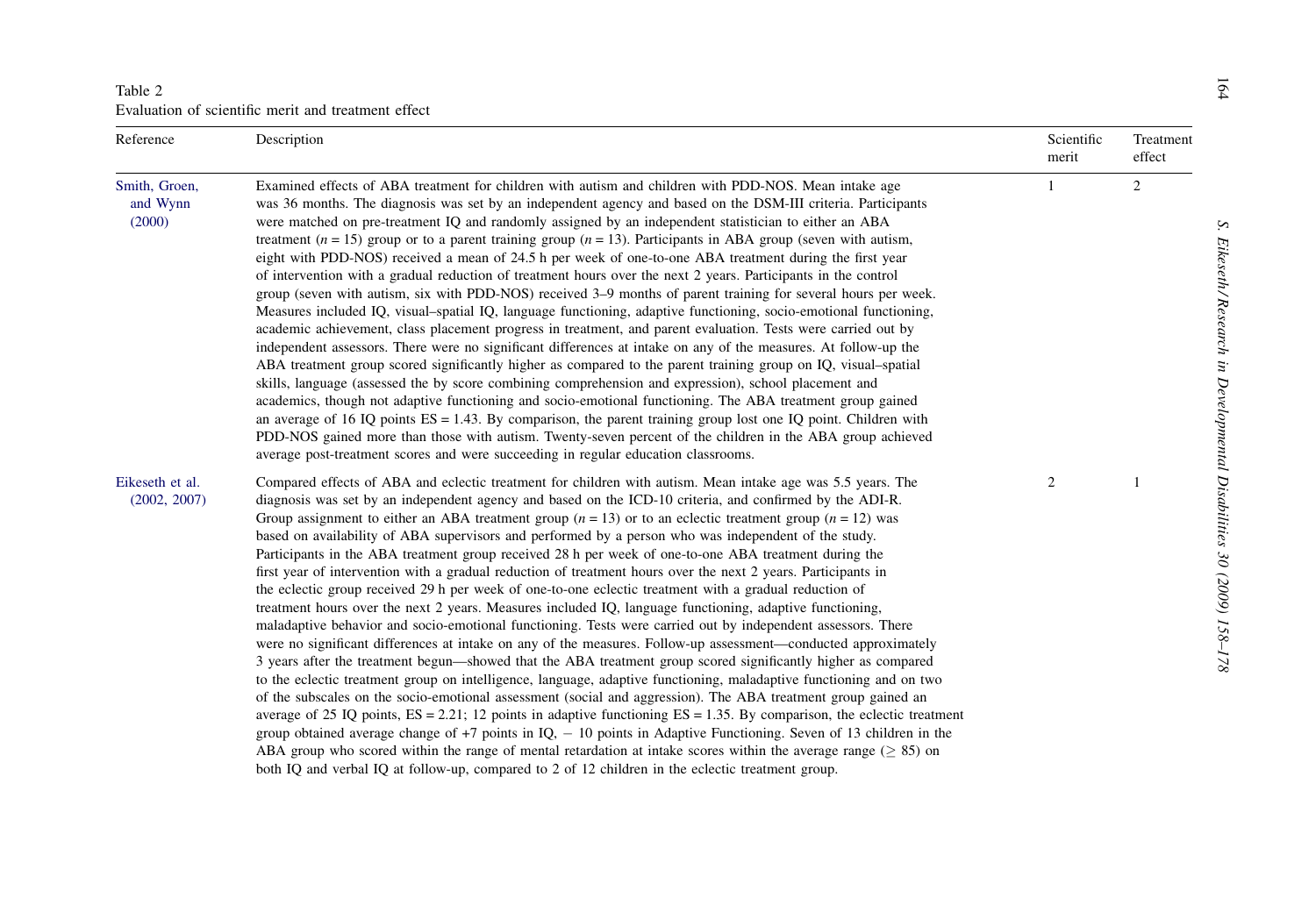[Howard](#page-19-0) et al.

[\(2005\)](#page-19-0)

Compared effects of three treatment approaches on children with autism or PDD-NOS. Twenty-nine children received 25–40 h per week one-to-one ABA treatment. A comparison group  $(n = 16)$  received 30 h per week of one-to-one or two-to-one eclectic intervention in public special education classrooms. A second comparison group ( $n = 16$ ) received 15 h per week public early intervention in small groups. Mean intake CA <sup>=</sup> 36 months. The diagnosis was set by an independent agency and based on the DSM-IV criteria. Measures included IQ, language functioning, and adaptive functioning. Tests were carried out by independent assessors. There were no significant differences at intake on any of the measures. Follow-up assessment – conducted approximately 14 months after the treatment begun – showed that the ABA treatment group scored significantly higher scores as compared to the two comparison groups on all measures. There were no statistically significant differences between the mean scores of the two comparison groups. The ABA treatment group gained an average of 31 IQ points, ES <sup>=</sup> 1.73, 11 points in adaptive functioning,  $ES = 0.94$ . The comparison groups obtained average change of +9 points in IQ,  $-2$  points in Adaptive Functioning. Learning rates at follow-up were also substantially higher for children in the ABA group than for participants in either of the other two comparison groups.

[Cohen](#page-18-0) et al.[\(2006\)](#page-18-0)

Compared effects of ABA treatment with special education provided at local public schools for children with autism or PDD-NOS. Participants' mean age when the treatment begun was unspecified, but the mean age at diagnosis was 31.2 months (range 18–48 months) and all participants were less than 48 months by the onset of treatment. The diagnosis was set by an independent agency, based on the DSM-IV criteria and confirmed by the ADI-R. Group assignment to either an ABA treatment group ( $n = 21$ , 20 with autism and 1 with PDD-NOS) or to an eclectic treatment group  $(n = 21, 14$  with autism and 7 with PDD-NOS) was based on parental preference. Participants in the ABA treatment group received 35–40 h per week of one-to-one ABA treatment provided in <sup>a</sup> community setting. Participants in the comparison group received public community Services. The child/teacher ratios varied from one-to-one to three-to-one. Classes operated for 3–5 days per week, for up to 5 h per day. Speech, occupational, and behavioral therapy varied from 0 to 5 h per week. Three of the children spen<sup>t</sup> brief sessions (up to 45 min per day) mainstreamed in regular education. Measures included IQ, visual IQ, language functioning, and adaptive functioning. Assessments were carried out by independent assessors. There were no significant differences at intake on any of the measures, though the groups differed on some of the demographic variables. Most notably, the ABA group had significantly more children with autism (and less with PDD-NOS) as compared to the comparison group. Follow-up assessment – conducted approximately 3 years after the treatment begun – showed that the ABA treatment group scored significantly higher as compared to the two comparison groups on IQ and adaptive functioning, though not on visual IQ and language (language comprehension was marginally significant with  $p = 0.06$ ). The ABA treatment group gained an average of 25 IQ points,  $ES = 1.52$ , 10 points in adaptive functioning,  $ES = 1.23$ . By comparison, the eclectic treatment group obtained average change of 4 points in IQ, -3 points in Adaptive Functioning. Six of the 21 ABA treated children were fully included into regular education without assistance, and 11 others were included with support; in contrast, only 1 comparison child was placed primarily in regular education.

 $\mathbf{S}$ S. Eikeseth / Research in Developmental Disabilities 30 (2009) 158–178 Eikeseth/Research in Developmental Disabilities 30 (2009) 158-178

2 1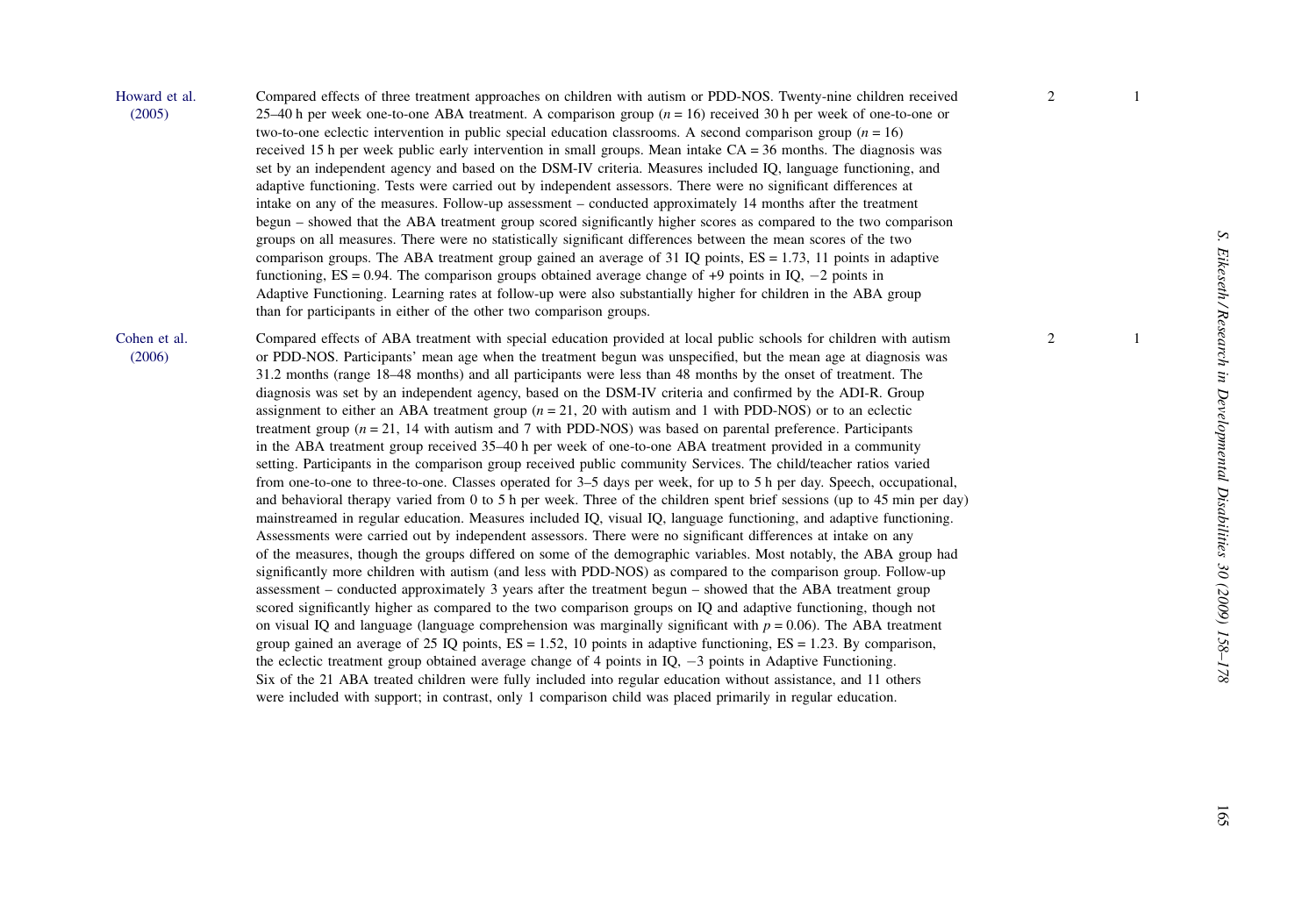|  | Table 2 (Continued) |  |
|--|---------------------|--|
|  |                     |  |

| Reference                                      | Description                                                                                                                                                                                                                                                                                                                                                                                                                                                                                                                                                                                                                                                                                                                                                                                                                                                                                                                                                                                                                                                                                                                                                                                                                                                                                                                                                                                                                                                                                                                                                                                                                                                                                                                                                                                                                                                                                                                                                                                                                                                                                                                            | Scientific<br>merit | Treatment<br>effect |
|------------------------------------------------|----------------------------------------------------------------------------------------------------------------------------------------------------------------------------------------------------------------------------------------------------------------------------------------------------------------------------------------------------------------------------------------------------------------------------------------------------------------------------------------------------------------------------------------------------------------------------------------------------------------------------------------------------------------------------------------------------------------------------------------------------------------------------------------------------------------------------------------------------------------------------------------------------------------------------------------------------------------------------------------------------------------------------------------------------------------------------------------------------------------------------------------------------------------------------------------------------------------------------------------------------------------------------------------------------------------------------------------------------------------------------------------------------------------------------------------------------------------------------------------------------------------------------------------------------------------------------------------------------------------------------------------------------------------------------------------------------------------------------------------------------------------------------------------------------------------------------------------------------------------------------------------------------------------------------------------------------------------------------------------------------------------------------------------------------------------------------------------------------------------------------------------|---------------------|---------------------|
| Remington<br>et al. (2007)                     | Compared effects of ABA with treatment as usual for children with autism. Mean intake age was 37 months. The<br>diagnosis was set by an independent agency and based on the ICD-10 criteria, and confirmed by the ADI-R. Group<br>assignment to either an ABA treatment group ( $n = 23$ ) or to a treatment as usual group ( $n = 21$ ) was based on parental<br>choice. Participants in the ABA treatment group received 25.6 h per week of one-to-one ABA for 2 years. Participants<br>in the comparison group received standard provision from the local education authorities. Number of one-to-one<br>treatment hours in the treatment as usual group was unspecified. Measures included IQ, language functioning, adaptive<br>functioning, rating scales and observation measures for child behavior, and self-report measure of parent well being.<br>Tests were carried out by one of the authors of the study, but the assessor was not informed regarding which group the<br>participants belonged to. There were no significant differences at intake on any of the measures. Follow-up assessment<br>showed that the ABA treatment group scored significantly higher as compared to the comparison group on intelligence,<br>but not on language functioning or adaptive behavior (as measured by standard scores). The ABA treatment group<br>gained an average of 12 IQ points, $ES = 0.72$ , whereas children in the comparison group lost, on average, two IQ points.<br>Children in the ABA group showed an advantage over the comparison group in language functioning at follow-up, as<br>more children in the ABA group reached basal on the Reynell comprehension and expression scales post treatment.<br>The ABA group showed significantly better score on responding to joint attention as compared to the comparison<br>group, but not in initiating joint attention. No other significant changes were reported in child outcome. On parental<br>outcome, no significant group differences were found except that fathers of children in the ABA group showed<br>higher degree of depression at follow-up. | $\overline{2}$      | 2                   |
| Lovaas (1987)<br>and McEachin<br>et al. (1993) | The seminal outcome study examining effects of ABA treatment for children with autism. Nineteen children received<br>40 h per week of one-to-one ABA treatment for a minimum of 2 years. A comparison group $(n = 19)$ received 10 h or<br>less per week one-to-one ABA treatment. Mean intake was $CA = 33.3$ months. A second comparison group ( $n = 21$ ) came<br>from the same agency that diagnosed the majority of the other participants and had received services generally available<br>for children with autism in the area. The diagnosis for all percipients was set by an independent agency and based on the<br>most current DSM system available at the time of the study. Intake measures included IQ and behavioral observations.<br>Follow-up measures included IQ, adaptive behavior, personality and school placement. Assessment of best outcome<br>participants was carried out by independent and blind assessors. There were no significant between group differences at<br>intake on any of the measures. Follow-up assessment – conducted when the children averaged 11.5 years of age – showed<br>that the ABA treatment group scored significantly higher as compared to the comparison groups on IQ, adaptive<br>functioning and school placement, but not on the personality measures. The ABA treatment group gained an average<br>of 31 IQ points, 11 points in adaptive functioning. The comparison groups obtained average change of +9 points in IQ,<br>$-2$ points in Adaptive Functioning. Forty seven percent of the children in the ABA group achieved average post-treatment<br>scores and was succeeding in regular education classrooms.                                                                                                                                                                                                                                                                                                                                                                                                                                                    | 3                   | 2                   |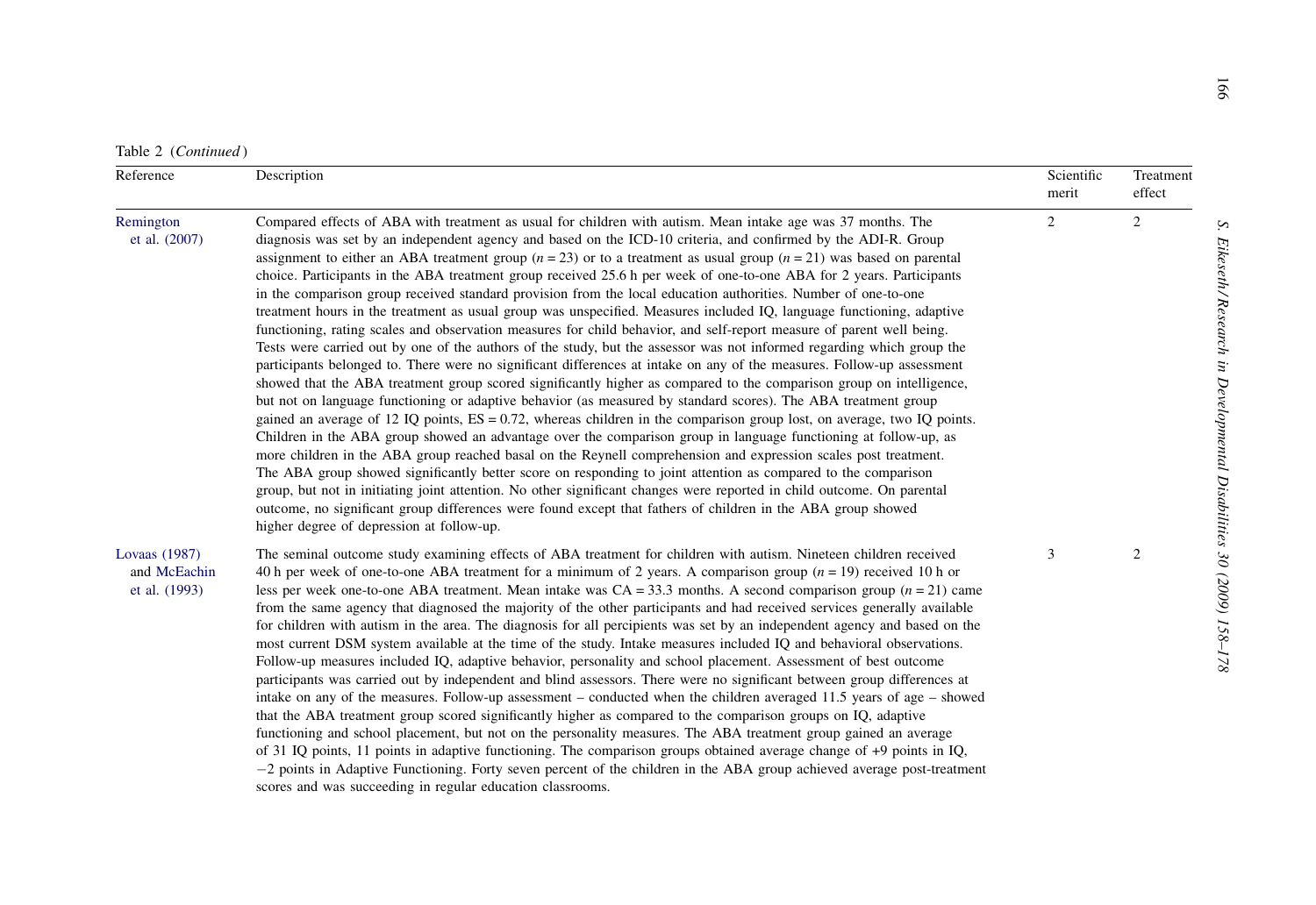| Magiati et al.<br>(2007)           | Compared outcome of parent managed ABA treatment to autism-specific nursery provision for pre-school children with<br>autism spectrum disorders. In the parent managed program, the families located and recruited consultants and therapists and<br>managed the child's program. The parent managed program is different to the clinic based or school programs described above.<br>Mean intake age was 40 months. The diagnosis of autism or autistic spectrum disorders was set by an independent agency.<br>Diagnostic system not specified, but diagnosis was confirmed by the ADI-R in the majority of the cases. Measures included IQ<br>(as measured in many cases by the Merrill–Palmer Scale of Mental Tests), language, play, adaptive behavior and severity of<br>autism. Both groups showed improvements in age equivalent scores but not on standard scores. At follow-up, there were no<br>significant group differences in cognitive ability, language, play or severity of autism.                                                                                                                                                                                                                                                                                                                                                                                                                                                                                                  | 3 | 3 |
|------------------------------------|------------------------------------------------------------------------------------------------------------------------------------------------------------------------------------------------------------------------------------------------------------------------------------------------------------------------------------------------------------------------------------------------------------------------------------------------------------------------------------------------------------------------------------------------------------------------------------------------------------------------------------------------------------------------------------------------------------------------------------------------------------------------------------------------------------------------------------------------------------------------------------------------------------------------------------------------------------------------------------------------------------------------------------------------------------------------------------------------------------------------------------------------------------------------------------------------------------------------------------------------------------------------------------------------------------------------------------------------------------------------------------------------------------------------------------------------------------------------------------------------------|---|---|
| <b>Mukaddes</b><br>et al. $(2004)$ | Examined effects of TEACCH provided to children with autism as compared to children with reactive attachment<br>disorder. Mean intake age was 43.2 months for the children with autism and 48.4 months for the children with reactive<br>attachment disorder. The diagnosis was based on DSM-IV and performed by two independent clinicians. Ten boys<br>with autism and 11 children with reactive attachment disorder (nine boys and two girls) were included in the study.<br>Group assignment was based on the participant's diagnosis. The measure was the Ankara Developmental Screening<br>Inventory, which assesses parental reports of children's social, language/cognitive, social/self-care, fine motor and gross<br>motor functioning. There was no information regarding whether or not the assessment was conducted independently<br>or blindly. At intake, there were no significant differences between the two groups on raw scores on any of the four<br>subscales or the total score of the measure. Following 14, 45-min sessions of psycho-educational treatment the<br>children with reactive attachment disorder showed greater improvement than the autism group in their total<br>development score, on the language–cognitive subscale, and in social/self-care abilities, but not on the fine<br>or gross motor subscales. Both groups showed significant improvements in raw scores on all subscales and on<br>the total developmental score following the intervention. | 3 | 3 |
| Ozonoff and<br>Cathcart<br>(1998)  | Examined effects of a TEACCH based home program for children with autism. Mean intake age was 53.4 months.<br>Participants were diagnosed with autism, but no information was provided regarding diagnostic system, whether<br>or not the diagnosis was set independently, or whether any diagnostic instruments were used. The first 11 participants<br>volunteering for the study were assigned to the intervention group and the latter 11 participants endured the comparison<br>group. Participants were matched on age, pretest PEP-R scores, severity of autism, and time to follow-up. Averages of<br>10 hands-on training sessions over a period of 4 months were provided to the child and the family by trained graduate<br>students. Parents were encouraged to work with the child between sessions, but number of such one-to-one teaching sessions<br>provided by the parents was unspecified. Participants in both groups attended a day-care treatment program. Measure was<br>PEP-R, but assessment was not blind or independent. Children in the treatment group improved significantly more<br>(as measured by months) than those in the control group on the PEP-R subtests of imitation, fine motor, gross motor, and<br>nonverbal conceptual skills, as well as in overall PEP-R scores, but not on the other subtests.                                                                                                                                                       | 3 | 3 |

167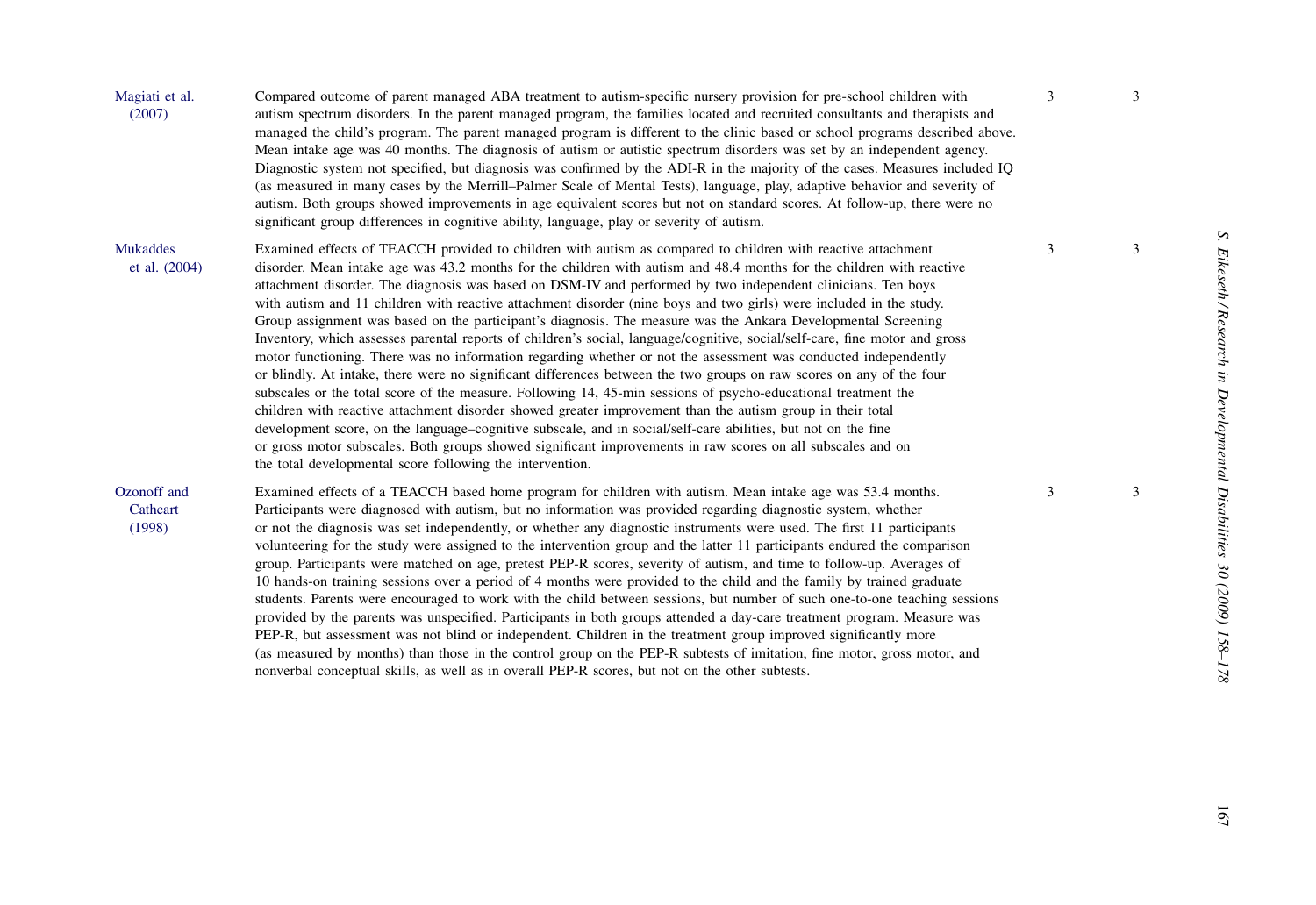| Table 2 | (Continued) |  |
|---------|-------------|--|
|         |             |  |

| Reference                         | Description                                                                                                                                                                                                                                                                                                                                                                                                                                                                                                                                                                                                                                                                                                                                                                                                                                                                                                                                                                                                                                                                                                                                                                                                                                                                                                                                                                                                                                                                                                                                                                                                                                                                                                                                                                                                                                                                                                                                                                                                                                                                                                                                                                                                                  | Scientific<br>merit | Treatment<br>effect |
|-----------------------------------|------------------------------------------------------------------------------------------------------------------------------------------------------------------------------------------------------------------------------------------------------------------------------------------------------------------------------------------------------------------------------------------------------------------------------------------------------------------------------------------------------------------------------------------------------------------------------------------------------------------------------------------------------------------------------------------------------------------------------------------------------------------------------------------------------------------------------------------------------------------------------------------------------------------------------------------------------------------------------------------------------------------------------------------------------------------------------------------------------------------------------------------------------------------------------------------------------------------------------------------------------------------------------------------------------------------------------------------------------------------------------------------------------------------------------------------------------------------------------------------------------------------------------------------------------------------------------------------------------------------------------------------------------------------------------------------------------------------------------------------------------------------------------------------------------------------------------------------------------------------------------------------------------------------------------------------------------------------------------------------------------------------------------------------------------------------------------------------------------------------------------------------------------------------------------------------------------------------------------|---------------------|---------------------|
| Eldevik<br>et al. (2006)          | Compared effects of low intensity ABA and low intensity eclectic treatment for children with autism. Mean intake age<br>was 51 months. The diagnosis was based on the ICD-10 criteria. Study design was retrospective. An examination of each<br>child's treatment record and a questionnaire completed by case supervisors determined group assignment. Children who had<br>received treatment based only on ABA constituted the ABA group $(n = 13)$ . Children who had received a combination of<br>two or more types of treatment comprised an eclectic group $(n = 15)$ . Group assignment was blind. Participants in the ABA<br>treatment group received 12.5 h per week of one-to-one ABA treatment for 20 months. Participants in the eclectic group<br>received 12 h per week of one-to-one eclectic treatment for 21 months. Measures included IQ, nonverbal intelligence,<br>language functioning, adaptive functioning, psychopathology (no words, affectionate, toy play, peer play, stereotypes,<br>temper tantrums, toilet trained, sum pathology). Diagnosis and assessment was not provided independently, but may be<br>considered blind since the study was archival and hence not planned at the time of diagnosis and assessment. There were<br>no significant differences at intake on any of the measures. Follow-up assessment showed that the ABA treatment group<br>scored significantly higher as compared to the eclectic treatment group on intelligence, language, but not on adaptive<br>functioning. On the pathology scale, the ABA group scored higher than the eclectic group on, affectionate, toy play, peer<br>play, toilet trained, and sum pathology, but not on no words, temper tantrums, or stereotypes. The ABA treatment<br>group gained an average of 8.2 IQ points, $ES = 0.54$ . By comparison, the eclectic treatment group lost and average<br>of 2.9 IQ points. The degree of mental retardation was reduced for 38% of the children in the ABA group, as compared<br>to 7% in the eclectic group. Gains were more modest than those reported with children receiving more intensive<br>behavioral treatment, and it is unclear whether they were clinically significant. | $\overline{3}$      | 2                   |
| Sallows and<br>Graupner<br>(2005) | Examined effects of ABA treatment and parent managed ABA treatment for children with autism. Mean intake age<br>was 36 months. The diagnosis was set by an independent agency, based on the DSM-IV criteria and confirmed by<br>the ADI-R. Participants were matched on pre-treatment IQ and randomly assigned by an independent statistician<br>to either an ABA treatment $(n = 13)$ group or to parent managed ABA treatment $(n = 10)$ . Participants in ABA group<br>received a mean of 37.6 h per week of one-to-one treatment for 2 years. Participants in the parent managed ABA<br>control group received a mean of 31.3 h per week of one-to-one treatment for 2 years. It is unclear whether this<br>difference in treatment intensity is statistically significant. Number of one-to-one hours decreased over the next<br>2 years as the children entered school. Measures included measures of IQ, visual–spatial IQ, language functioning,<br>adaptive functioning, socio-emotional functioning and autism symptoms (ADI-R). Pretests were carried out by<br>the second author prior to group assignment. Posttests were conducted independently. There were no significant<br>differences at intake on any of the measures. At follow-up there were no significant differences between groups<br>at pre- or posttest. Combining children in both groups, pretest to posttest gains were significant for IQ, language<br>comprehension and ADI-R Social Skills and ADI-R Communication, but not on visual-spatial IQ, expressive<br>language, adaptive behavior, socio-emotional functioning, and ADI-R Rituals. All children in both groups gained<br>an average of 25 IQ points, $ES = 2.56$ . Forty-eight-percentage of all children in both groups showed rapid learning,<br>achieved average post treatment scores and were succeeding in regular education classrooms.                                                                                                                                                                                                                                                                                                                                   | 3                   | $\mathbf{1}$        |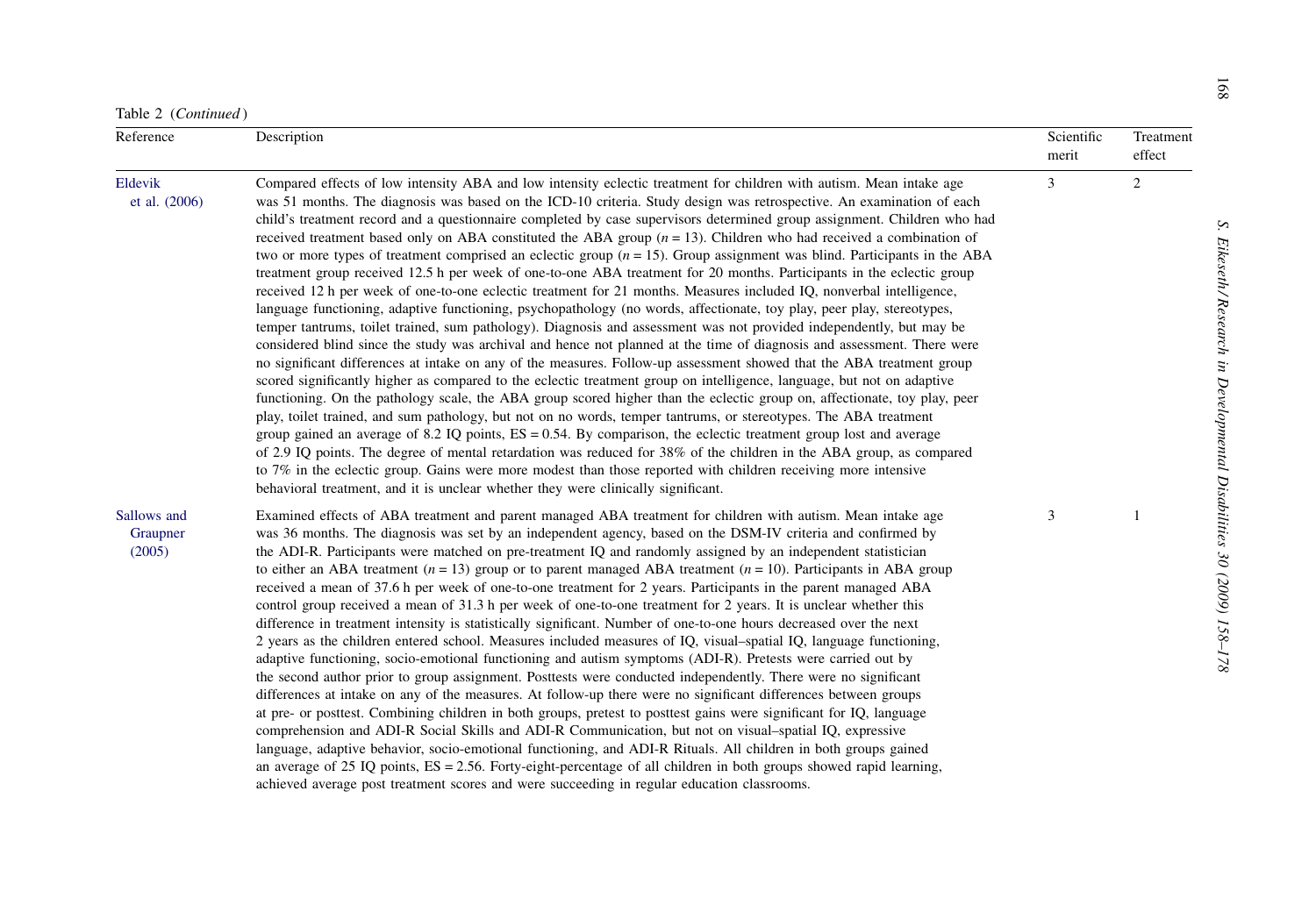| Smith, Buch,<br>and Gamby<br>(2000) | Examined effects of parent managed ABA intervention for children with autism or PDD-NOS. Mean intake age was 36 months.<br>The diagnosis was set by an independent agency and based on the DSM-III criteria. Six boys (four with autism) participated in<br>the study. A multiple-baseline design across participants was used to assess children's progress in treatment. Participants were<br>randomly assigned to a baseline condition lasting 1, 3 or 5 months. Participants and therapists received six 1-day workshops<br>over a 5-month period, with additional consultations over the next 2–3 years. During the first 3 months of treatment,<br>participants received a mean of 26.2 h of one-to-one treatment per week. Measures included IQ, language, adaptive<br>functioning, and progress in treatment. Five of six children rapidly acquired skills when treatment begun, but only<br>two of six children improved on standardized tests conducted 2–3 years into treatment.                                                                                                                                                                                                               | 3 | $\overline{4}$ |
|-------------------------------------|-----------------------------------------------------------------------------------------------------------------------------------------------------------------------------------------------------------------------------------------------------------------------------------------------------------------------------------------------------------------------------------------------------------------------------------------------------------------------------------------------------------------------------------------------------------------------------------------------------------------------------------------------------------------------------------------------------------------------------------------------------------------------------------------------------------------------------------------------------------------------------------------------------------------------------------------------------------------------------------------------------------------------------------------------------------------------------------------------------------------------------------------------------------------------------------------------------------|---|----------------|
| <b>Weiss</b> (1999)                 | Examined effects of 2 years of 1:1 ABA treatment for children with autism $(n = 20)$ . Initial acquisition of<br>skills was correlated with later learning rates, severity of autism symptomatology and adaptive behavior<br>profiles 2 years into treatment.                                                                                                                                                                                                                                                                                                                                                                                                                                                                                                                                                                                                                                                                                                                                                                                                                                                                                                                                             | 3 | 3              |
| Birnbrauer and<br>Leach (1993)      | Examined effects of 18 h per week of 1:1ABA treatment for 2 years for children with autism $(n = 9)$ . Comparison with<br>children not qualifying for study ( $n = 5$ ). Mean intake age was 39 months. The diagnosis was set by an independent agency<br>and based on the DSM criteria. Fourteen children participated in the study. A one-group pretest-posttest design was used.<br>In addition a multiple-baseline design across behaviors was used to help demonstrate relationship between treatment<br>effect and program intervention. Participants received a mean of 18 h per week of one-to-one ABA treatment for a<br>period of 2 years. Measures included IQ, language functioning, and adaptive functioning, school placement and<br>parent's skills in behavioral techniques. Assessments of IQ, language functioning, and adaptive functioning was<br>carried out independently. Results indicate significant change between intake and follow-up in mental age,<br>developmental language functioning, and developmental adaptive functioning. In addition integrated school placement<br>increased, and parents improved their skills in using behavioral techniques.                   | 3 | 3              |
| Sheinkopf and<br>Siegel (1998)      | Examined effects of ABA treatment for children with autism and children with PDD-NOS. Mean intake age was 34 months.<br>The diagnosis was made by consensus from two or more independent clinic staff and was based on the DSM-III criteria. Study<br>design was retrospective. Participants were matched on pre-treatment CA, mental age, interval between pre- and<br>post-assessments, diagnosis and sex. Eleven children (10 with autism) received ABA treatment and 11 children (10 with autism)<br>received services available in the child's local community. Participants in ABA group received a mean of 19.5 h per week of<br>one-to-one ABA treatment for an average of 15.7 months. Measures included IQ and autism symptoms. Assessments<br>may be considered blind since the study was archival and hence not planned at the time of diagnosis and assessment.<br>There were no significant differences at intake on any of the measures. At follow-up the ABA treatment group scored<br>significantly higher as compared to the comparison group on both measure. The ABA treatment group gained<br>an average of 26.9 IQ points. By comparison the comparison group gained two IQ points. | 3 | 3              |
| Andersen<br>et al. (1987)           | Examined effects of ABA treatment for children with autism. Mean intake age was 43 months. The diagnosis was set<br>by an independent agency and based on the DSM (1980) criteria. Fourteen children participated in the study. A one-group<br>pretest-posttest design was used. In addition a multiple-baseline design across behaviors was used to help demonstrate<br>relationship between treatment effect and program intervention. Participants received a mean of 20 h per week of one-to-one<br>ABA treatment for a period of 2 years. Measures included IQ, language functioning, and adaptive functioning, school<br>placement and parent's skills in behavioral techniques. Assessments of IQ, language functioning, and adaptive functioning<br>was carried out independently. Results indicate significant change between intake and follow-up in mental age,<br>developmental language functioning, and developmental adaptive functioning. In addition integrated school<br>placement increased, and parents improved their skills in using behavioral techniques.                                                                                                                         | 3 | 3              |

169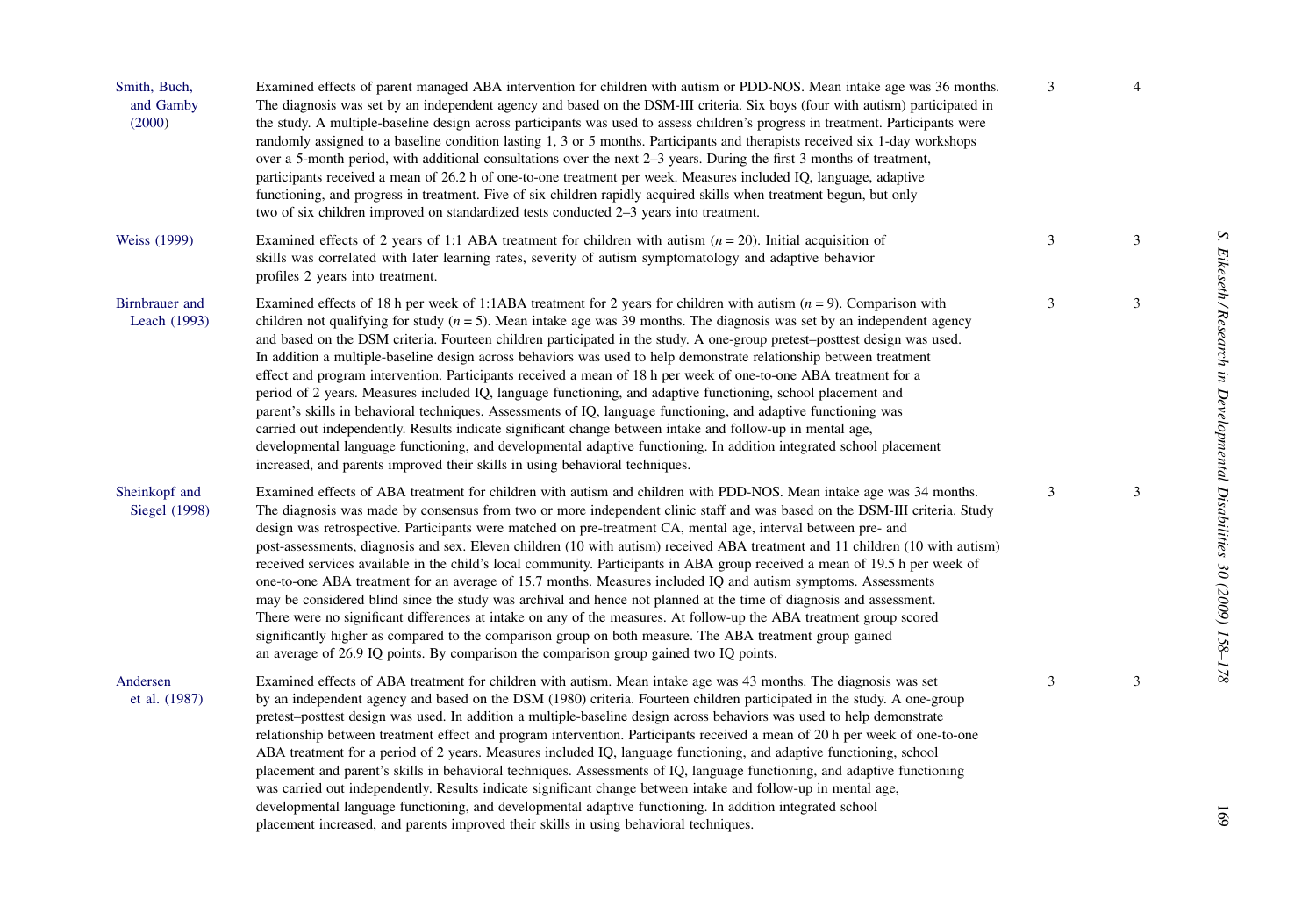| Table 2 (Continued)           |                                                                                                                                                                           |                     |                     |
|-------------------------------|---------------------------------------------------------------------------------------------------------------------------------------------------------------------------|---------------------|---------------------|
| Reference                     | Description                                                                                                                                                               | Scientific<br>merit | Treatment<br>effect |
| Lord and<br>Schopler (1989)   | TEACCH for unspecified number of hours and for unspecified time $(n = 72.3$ -year-old and $n = 70.4$ -year-old).<br>Pre-post design without single-case control.          | <b>ISV</b>          | Na                  |
| Rogers<br>et al. (1986)       | Colorado Health Science Program for 22.5 h per week $(n = 13)$ for 5 months. Pre–post design without<br>single-case control.                                              | <b>ISV</b>          | Na                  |
| Rogers and<br>DiLalla (1991)  | Colorado Health Science Program for 22.5 h per week $(n = 49)$ for 6.4 months. Pre–post design without<br>single-case control.                                            | <b>ISV</b>          | Na                  |
| <b>Bibby</b><br>et al. (2002) | Parent managed ABA intervention for unspecified number or hours per week of 1:1 treatment for at<br>2 years and 6 months. Pre-post design without single-case control.    | <b>ISV</b>          | Na                  |
| Handleman<br>et al. (1991)    | ABA. Children working in self-contained ( $n =$ unspecified) or integrated classrooms ( $n =$ unspecified)<br>for 11 months.                                              | <b>ISV</b>          | Na                  |
| Harris<br>et al. (1990)       | ABA. Children working in self-contained ( $n =$ unspecified) or integrated classrooms ( $n =$ unspecified)<br>for 11 months. Pre-post design without single-case control. | <b>ISV</b>          | Na                  |
| Harris<br>et al. (1991)       | ABA. Children working in self-contained ( $n =$ unspecified) or integrated classrooms ( $n =$ unspecified)<br>for 11 months. Pre-post design without single-case control. | <b>ISV</b>          | Na                  |
| Hoyson<br>et al. (1984)       | ABA. 15 h per week of intervention in class of typically developing children $(n = 6)$ for 9 months.<br>Some 1:1 treatment. Pre-post design without single-case control.  | <b>ISV</b>          | Na                  |
| Luiselli<br>et al. $(2000)$   | ABA for 14 h per week of 1:1 for 9 months ( $n = 16$ ). Pre-post design without single-case control.                                                                      | <b>ISV</b>          | Na                  |

highest possible rating; Level 2 represents <sup>a</sup> moderate treatment effect; Level 3 represents <sup>a</sup> low treatment effect, and Level 4 represents the lowest treatment effect.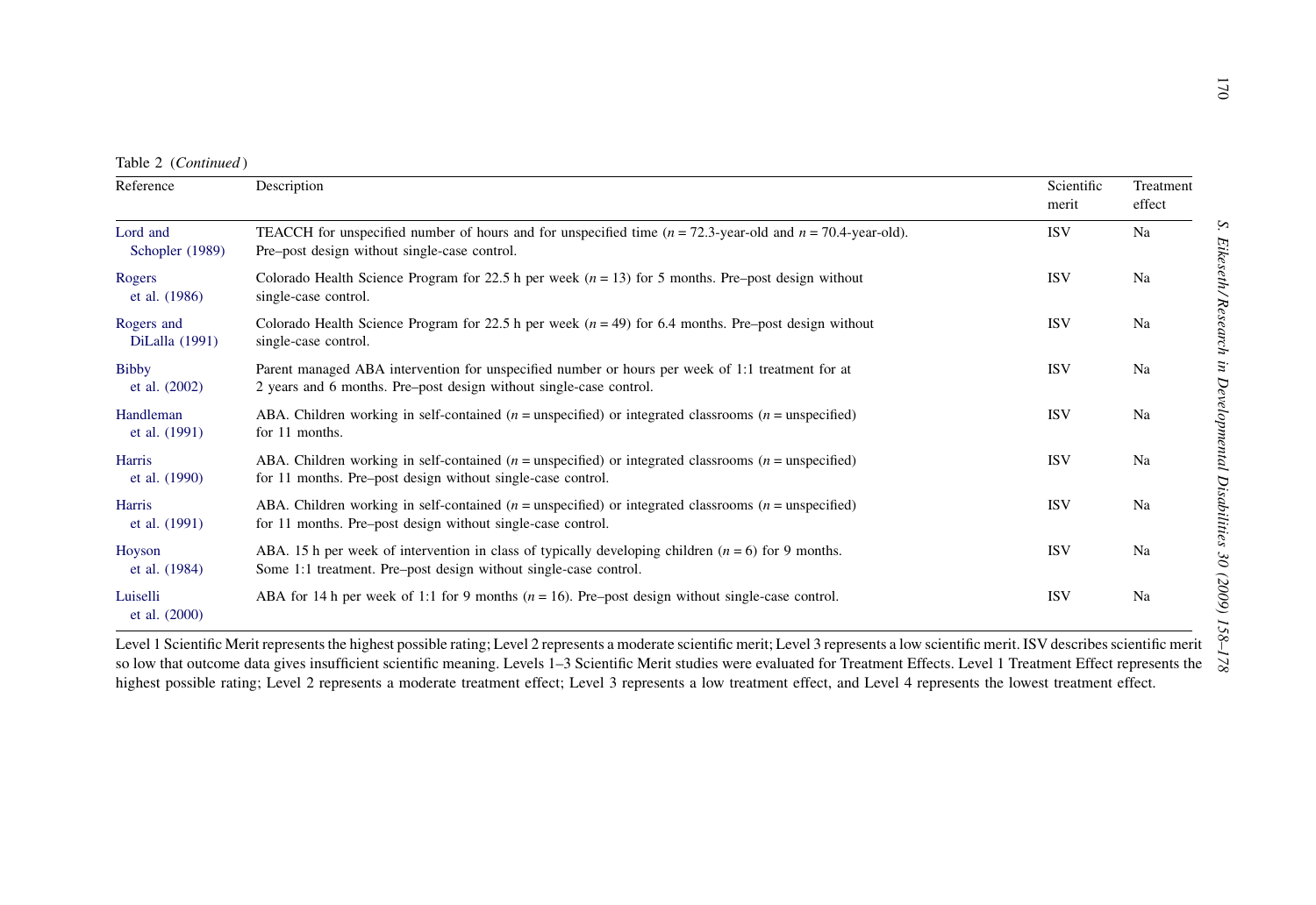#### 2.2. Level 2 scientific merit

Four Level 2 studies were identified ([Cohen, Amerine-Dickens, & Smith, 2006](#page-18-0); [Eikeseth,](#page-18-0) [Smith, Jahr, & Eledevik, 2002, 2007](#page-18-0); [Howard, Sparkman, Cohen, Green, Stanislaw, 2005](#page-19-0); [Remington et al., 2007\)](#page-20-0). All four studies evaluated ABA treatment. Three of the studies showed that the participants in the ABA treatment groups scored significantly higher on intelligence, language and adaptive functioning as compared to comparison group children ([Cohen et al.,](#page-18-0) [2006; Eikeseth et al., 2002, 2007; Howard et al., 2005\)](#page-18-0). Consequently these three studies received Level 1 magnitude-of-results rating. The Remington et al. study found that children in that ABA treatment group scored significantly higher as compared to children in the comparison group on intelligence, but not on adaptive functioning and language (as measured by standard scores). Hence this study received Level 2 magnitude-of-results rating. All four studies gained Level 2 Scientific Merit classification because they lacked a randomized study design: Three studies (Cohen et al., Howard et al., Remington et al.) based group assignment on parental preference. This because treatment was funded by public agencies required to offer free and appropriate services to all children. Unfortunately, group assignment based on parental preference may results in study groups that differ on important variables (e.g., parental involvement), and this may, in turn, affect outcome. Eikeseth et al. based group assignment on availability of ABA supervisors as judged by a director of the habilitation service who was independent of the study. Hence, group assignment was not based on any child or family characteristics. Yet, group assignment was still not random.

In the [Cohen et al. \(2006\),](#page-18-0) [Eikeseth et al. \(2002, 2007\)](#page-18-0) and [Howard et al. \(2005\),](#page-19-0) and [Remington et al. \(2007\)](#page-20-0) studies pre-treatment test scores reviled no significant group differences on any of the outcome variables suggesting that the groups were similar at intake measures. In the Cohen et al. study, the groups differed on other pre-treatment variables potentially influencing outcome: The ABA group had more children with autism and fewer with PDD-NOS than did the comparison group, a difference which may have favored the comparison group [\(Smith, Groen, &](#page-20-0) [Wynn, 2000\)](#page-20-0). Also, the ABA group had more two-parent families than the comparison group, which may have favored the experimental group. However, when statistically controlling for family variables, results continued to show improved outcomes in the ABA group as compared to the comparison group.

A shortcoming of the Eikeseth et al. study was that the teachers in the ABA group received more intensive supervision (up to 10 h per week) as compared to the teachers in the eclectic treatment group (2 h per week). However, the ABA teachers had no prior knowledge of ABA treatment before entering the study. Because of this, they required intensive supervision and training so they could provide proper behavioral treatment. The teachers in the eclectic group, in contrast, had prior training in special education methods, and hence might have required less intensive supervision.

#### 2.3. Level 3 scientific merit

Eleven outcome studies received Level 3 evidence support. Two studies evaluated TEACCH ([Mukaddes, Kaynak, Kinali, Besikci, & Issever, 2004](#page-20-0); [Ozonoff & Cathcart, 1998](#page-20-0)), and both studies received Level 3 magnitude-of-results rating. Ozonoff and Cathcart did not specify which diagnostic system the children's diagnosis was based on, whether or not the diagnosis was set independently, or whether any diagnostic instruments was used. Also, number of one-to-one teaching sessions provided by the parents was unspecified. The first 11 participants volunteering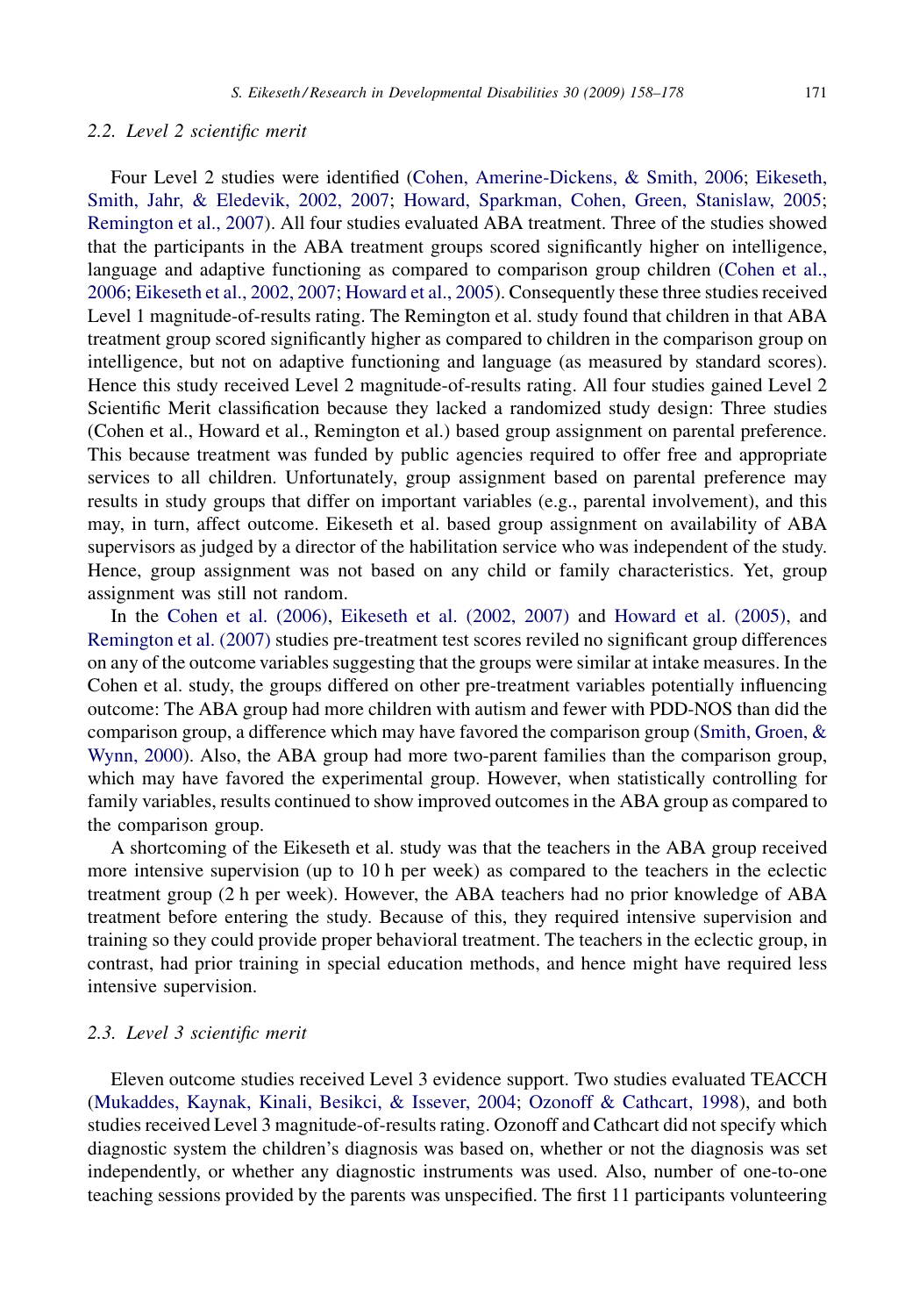for the study were assigned to the intervention group and the latter 11 participants were assigned to the comparison group. Hence, group assignment was not random. The measure was not performed blind or independently and did not include adaptive functioning. Children in the treatment group improved significantly more, as measured by months, than those in the control group on the PEP-R subtests of imitation, fine motor, gross motor, and nonverbal conceptual skills, as well as in overall PEP-R scores, but not on the other subtests. Mukaddes et al. based group assignment on the participant's diagnosis (reactive attachment disorder vs. autism). The measure was the Ankara Developmental Screening Inventory, which assesses parental reports of children's social, language/cognitive, social/self-care, fine motor and gross motor functioning. There was no information regarding whether or not the assessment was conducted independently or blindly. At intake, there were no significant differences between the two groups on raw scores on any of the four subscales or the total score of the measure. At follow-up, children with reactive attachment disorder showed greater improvement than the autism group in their total development score, on the language–cognitive subscale, and in social/self-care abilities, but not on the fine or gross motor subscales. Both groups showed significant improvements in raw scores on all subscales and on the total developmental score following the intervention.

The remaining nine studies evaluated ABA treatments [\(Andersen, Avery, DiPietro, Edwards,](#page-18-0) [& Christian, 1987;](#page-18-0) [Birnbrauer & Leach, 1993;](#page-18-0) [Eldevik et al., 2006; Lovaas, 1987;](#page-18-0) [McEachin,](#page-20-0) [Smith, & Lovaas, 1993](#page-20-0); [Magiati, Charman, & Howlin, 2007;](#page-19-0) [Sallows & Graupner, 2005](#page-20-0); [Sheinkopf & Siegel, 1998;](#page-20-0) [Smith, Buch, & Gamby, 2000](#page-20-0); [Weiss, 1999](#page-20-0)).

The [Lovaas \(1987\)](#page-19-0) and [McEachin et al. \(1993\)](#page-20-0) studies received Level 3 scientific merit because intake measures did not include Adaptive functioning. Andersen et al., Birnbrauer and Leach, and Sheinkopf and Siegel lacked assessment of Adaptive functioning. Sheinkopf and Siegel and Eldevik et al. used archival design. [Sallows and Graupner \(2005\)](#page-20-0) was designed as a randomized study comparing clinic-directed ABA treatment to intensive parent-directed ABA treatment. In addition they employed a multiple-baseline design across participants. Children in both treatment groups made significant improvements on cognitive, language, adaptive, social, and academic measures between intake and follow-up. However, differences between the two treatment groups at follow-up were nonsignificant. Because of these nonsignificant group differences, the study is more appropriately described as a pre–post design with single-case control (multiple-baseline design across participants) rather than a randomized study.

[Magiati et al. \(2007\)](#page-19-0) examined effects of a parent managed ABA program compared to an autism-specific nursery provision. In the parent managed program, the families located and recruited a consultant to provide overall directions of the child's program. In addition they hired therapists to provide the one-to-one teaching of the child. This type of program has been described by [Bibby, Eikeseth, Martin, Mudford, and Reeves \(2002\)](#page-18-0) and is different from the clinic based or school based programs described above. Measures included IQ, language, play, adaptive behavior and severity of autism. Neither groups improved on standard scores on any of the measures (though improvement was observed on in age equivalent scores for participants in both groups). Moreover, there were no significant group differences in cognitive ability, language, play or severity of autism at follow-up. Neither the parent managed ABA program nor the autism-specific nursery provision was effective. Thus, a high number of one-to-one treatment (32.4 h of one-to-one per week, on average, for the parent managed ABA group) is by itself not sufficient to produce significant and meaningful gains. A reason for this may be that the therapists received too little supervision, which in the Magiati study ranged from monthly to six-monthly as compared to, for example, up to 10 h per week in the [Eikeseth et al. \(2002\)](#page-18-0) study. This study received Level 3 scientific merit because IQ was assessed for many of the participants using the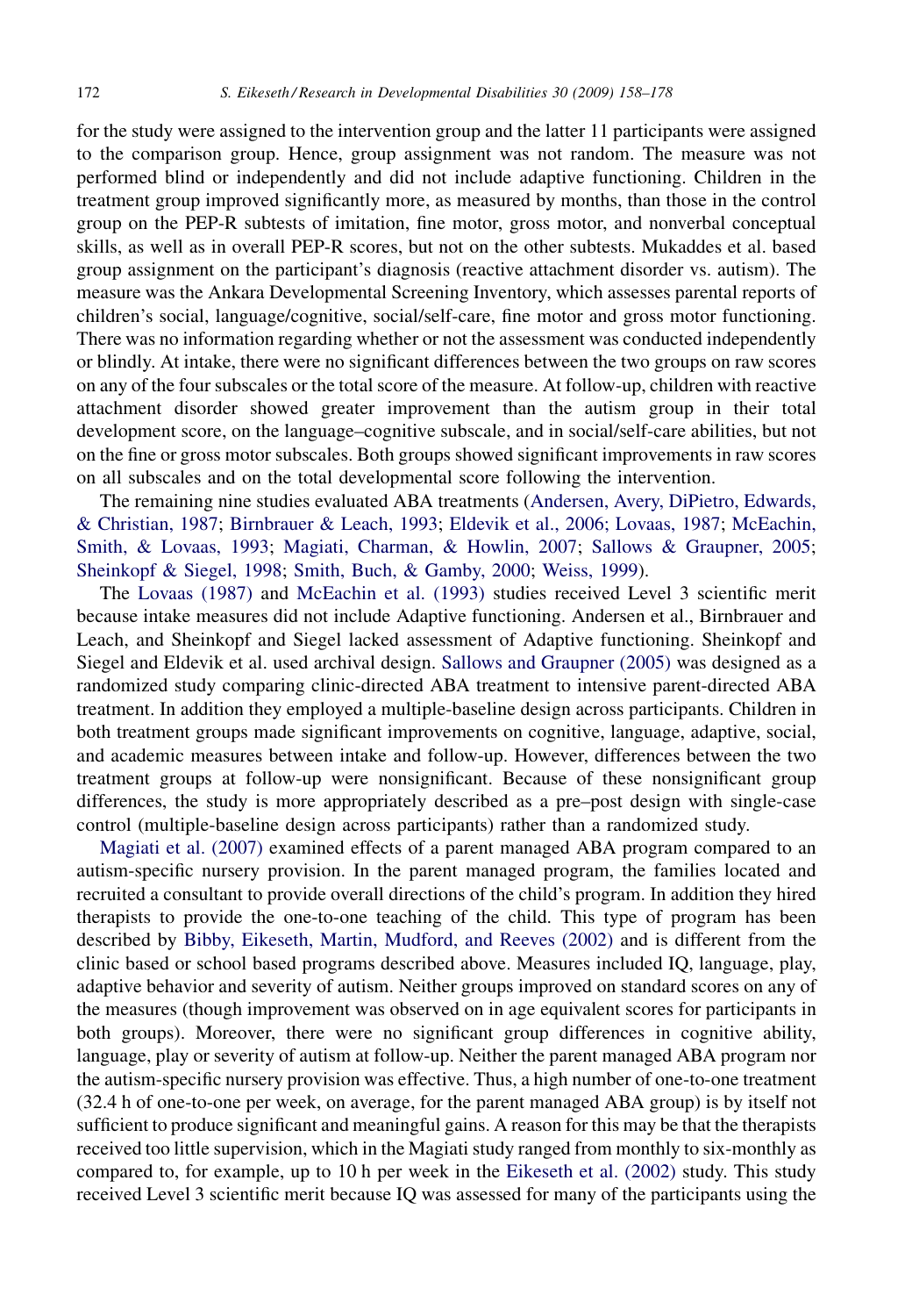Merrill–Palmer Scale of Mental Tests. This test emphasize almost entirely visual–spatial. A shortcoming of the Magiati et al. study was that the groups differed at intake on IQ, adaptive functioning and parental education. Moreover, treatment was not monitored by the investigators and there was no quality control measures on treatment.

### 2.4. Insufficient scientific value

Nine outcome studies were classified as having insufficient scientific value. Six studies evaluated ABA programs ([Bibby et al., 2002;](#page-18-0) [Handelman, Harris, Celbiberti, Lilleheht, &](#page-18-0) [Tomchek, 1991;](#page-18-0) [Harris, Handleman, Gordon, Kristoff, & Fuentes, 1991,](#page-19-0) [Harris, Handleman,](#page-19-0) [Kristoff, Bass, & Gordon, 1990;](#page-19-0) [Hoyson, Jamieson, Strain, 1984;](#page-19-0) [Luiselli, Cannon, Ellis, Sisson,](#page-19-0) [2000](#page-19-0)), one evaluated TEACCH (Lord & Schopler, 1989), two evaluated the Colorado Health Science Program [\(Rogers & Dilalla, 1991](#page-20-0); [Rogers, Herbison, Lewis, Pantone, & Reiss, 1986](#page-20-0)). All studies used a pre–post design without single-case control or comparison group.

#### 3. Discussion

This paper evaluates comprehensive psycho-educational research on early intervention for children with autism and examines to what extent treatment effect has been documented in outcome studies. Twenty-five outcome studies were identified. As shown in [Table 2](#page-6-0), 20 studies evaluated ABA treatment, 3 studies evaluated TEACCH and 2 studies evaluated the Colorado Health Sciences Project. Interestingly, no other psycho-educational approaches have been subjected to outcome research according to the above criteria. Outcome studies identified in the present report were graded according to their scientific value, and according to the magnitude of results documented in the studies. For scientific merit, studies were graded into four levels. One study received Level 1 scientific merit (the highest possible rating) and four studies received Level 2 scientific merits. All these studies evaluated ABA treatment. Eleven outcome studies received Level 3 evidence support. Nine of the 11 studies evaluated ABA treatments and 2 studies evaluated TEACCH. Finally, nine outcome studies were classified as having insufficient scientific value. One evaluated TEACCH, two evaluated the Colorado Health Science Program, and six evaluated ABA.

Evaluating magnitude of treatment effects, four ABA studies received Level 1 rating demonstrating that children receiving ABA made significantly more gains than control group children on standardized measures of IQ, language and adaptive functioning ([Cohen et al.,](#page-18-0) [2006; Eikeseth et al., 2002, 2007; Howard et al., 2005;](#page-18-0) [Sallows & Graupner, 2005](#page-20-0)). Several studies also included data on maladaptive behavior, personality, school performance and changes in diagnosis. Three studies received Level 2 rating [\(Eldevik et al., 2006; Lovaas,](#page-18-0) [1987;](#page-18-0) [Smith, Groen, & Wynn, 2000\)](#page-20-0), demonstrating that ABA treated children made significantly more gains than the comparison group on one standardized measures of IQ or Adaptive Functioning. Finally, five ABA studies and two TEACCH studies received Level 3 rating.

Note that other randomized control studies examining ''non-comprehensive'' interventions have been published. For example, [Drew et al. \(2002\)](#page-18-0) and [Aldred, Green, and Adams \(2004\)](#page-18-0) examined effects of parent-delivered pragmatic language interventions for children with autism and [Jocelyn, Casiro, Beattie, Bow, and Kneisz \(1998\)](#page-19-0) examined effects of a intervention consisting of lectures and on-site consultations to day-care centers. Because these studies fail to meet the definition of comprehensive interventions they are not include in this review.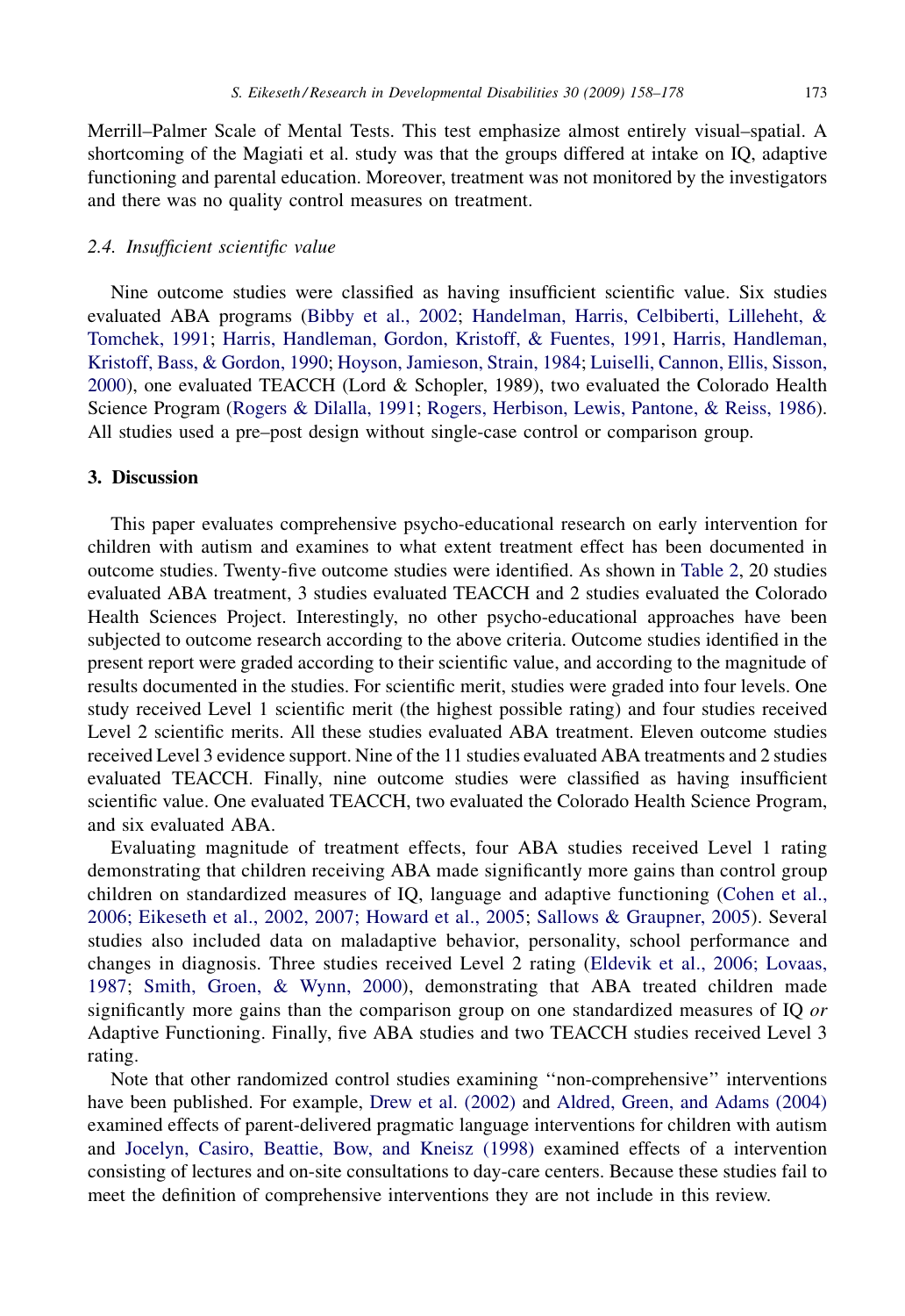This present review has several limitations, and one is based on the limitations that are inherent in the current method for classification based on scientific merits. Other variables could be included and emphasized such as statistical alpha and beta errors. Yet another way of evaluating outcome studies is to apply the criteria for ''well-established'' or ''probably efficacious'' psychosocial interventions described by [Chambliss et al. \(1996\)](#page-18-0) and [Chambliss and](#page-18-0) [Hollon \(1998\)](#page-18-0), which are as follows:

- 1. ''Well-established'' requires treatment manuals, and clearly specified subject groups, and either: (a) two independent well-designed group studies showing the treatment to be better than placebo or alternative treatment or equivalent to an established effective treatment; (b) or nine or more single subject design studies using strong designs and comparison to an alternative treatment.
- 2. ''Probably efficacious'' requires clearly specified subject groups (treatment manual preferable but not required), and: (c) either two studies showing better outcomes than a no-treatment control group; (d) or two strong group studies by the same investigator showing the treatment to be better than placebo or alternative treatment or equivalent to an established treatment; (e) or three or more single subject design studies that have a strong design and compare the intervention to another intervention.

Based on these guidelines interventions based on ABAwill be considered ''Well Established''. TEACCH and Colorado Health Science model will be considered neither ''Well Established'' nor ''Probably efficacious''.

Other limitations with the current review are those inherent in the classification of magnitude of results ([Matson, 2007](#page-19-0)). In this review, gains in ratio or deviation scores based on IQ and adaptive functioning was used. A more comprehensive assessment battery would include measures of empathy, personality, school performance, friendship, and information regarding diagnostic changes. Nevertheless, emphasis on different classification aspects would not change the main conclusions of the present report, but it could alter the classification status on some studies.

# 3.1. Future directions

Future research could consider the following:

- 1. There is a need for additional outcome research. The fact that only three psycho-educational approaches have been subjected to outcome research illustrates this issue's urgency. Study designs should meet Level 1 standards. In cases where it is unethical to conduct randomized studies, for example, because progress is measured several years into treatment, Level 2 standards should be met (cf., [Lord et al., 2005\)](#page-19-0). A solution to this ethical dilemma may be to conduct short term randomized studies comparing benchmark ABA treatment to other treatment approaches. A trial period of 6–8 months may well be ethical. After completion of such a relatively brief trial period, the participants who had received the less effective intervention could get immediate access the intervention that was demonstrated more effective.
- 2. Whenever an approach is documented effective, there is a need to identify effective treatment parameters and mechanisms responsible for change [\(Kazdin & Nock, 2003](#page-19-0)). Such studies should be a priority for ABA researchers.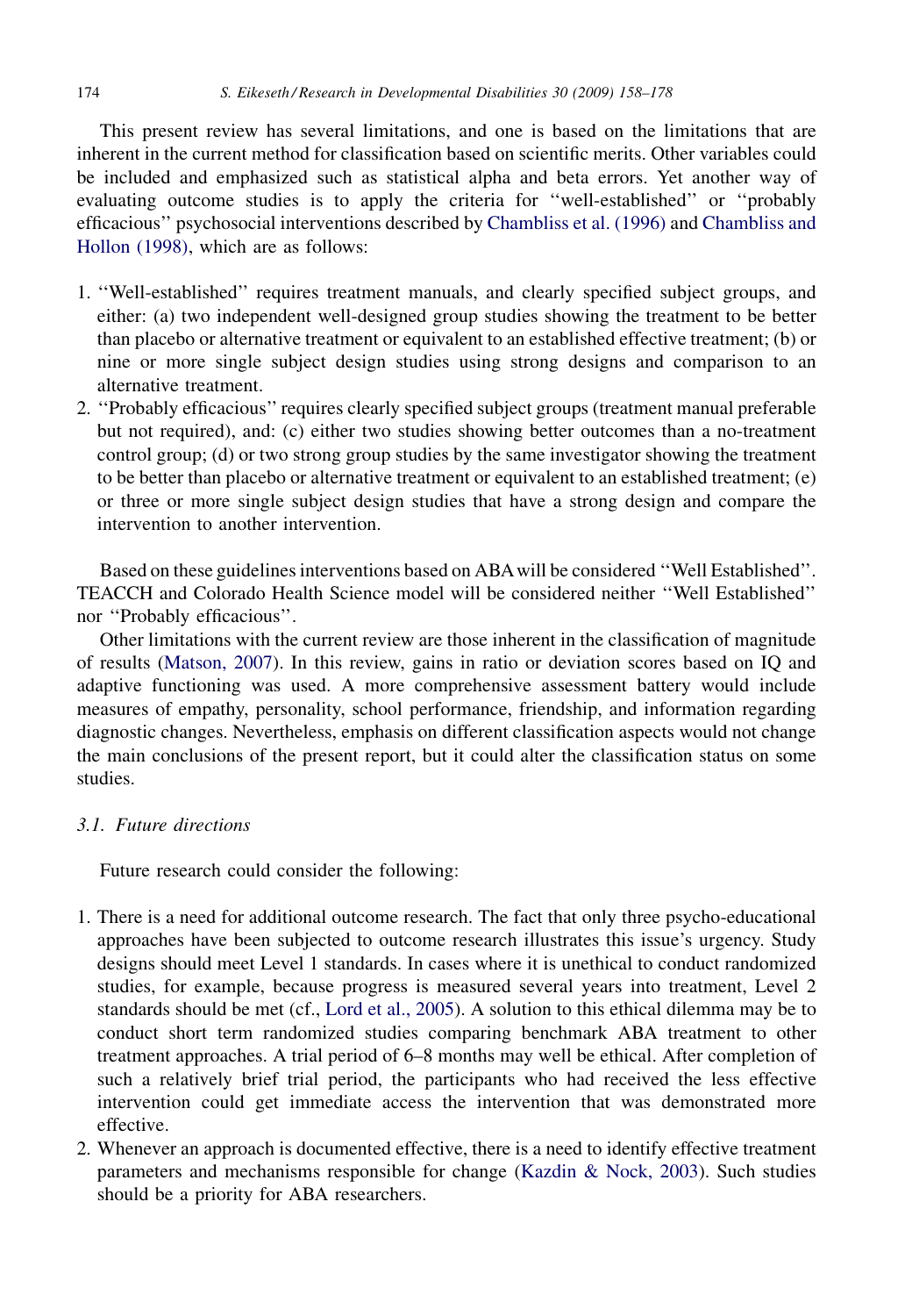- 3. There is a need to identify characteristics that interact with outcome. Variables interacting with outcome could be social (e.g., family variables, socio-economic status) behavioral (e.g., level of functioning or severity of ''autistic symptoms'') and/or medical/biological/toxicological (e.g., genetics, immune system, infection, porphyrin status).
- 4. There is a need to improve treatment for those children who respond less favorable.
- 5. Research could examine the efficacy of biomedical treatments in combination with psychosocial treatments.
- 6. Research could examine the generalizability and transportability of interventions shown to be efficacious in controlled research settings to applied settings.
- 7. Research could be conducted to examine the efficacy of psycho-educational treatments with older children and adults.
- 8. Research could develop criteria for discontinuing or changing treatment approach.
- 9. Research could be conducted to examine the cost-effectiveness and cost–benefits of the interventions.

## 4. Conclusions and practice parameters

Practice parameters are graded into recommended parameters and guideline parameters, adapted from [Eddy \(1992\).](#page-18-0) To achieve status as a recommended practice parameter, a Level 1 evidence study addressing the specific question, or overwhelming Level 2 evidence is required. A recommended practice parameter is a therapeutic strategy that reflects a high degree of clinical certainty.

To be considered a guideline, a therapeutic strategy that reflects a moderate degree of clinical certainty, implies the existence of Level 2 evidence or consensus of Level 3 evidence.

### 4.1. Recommended practice parameter

- 1. ABA treatment is demonstrated effective in enhancing global functioning in pre-school children with autism when treatment is intensive and carried out by trained therapists (one Level 1 study, four Level 2 studies, [Cohen et al., 2006; Eikeseth et al., 2002, 2007;](#page-18-0) [Howard et al., 2005; Remington et al., 2007](#page-18-0); nine Level 3 studies, [Andersen et al., 1987](#page-18-0); [Birnbrauer & Leach, 1993](#page-18-0); [Eldevik et al., 2006; Lovaas, 1987;](#page-18-0) and [Sallows & Graupner, 2005](#page-20-0); [Sheinkopf & Siegel, 1998](#page-20-0); [Smith, Buch, & Gamby, 2000](#page-20-0); [McEachin et al.,1993; Magiati et al.,](#page-20-0) [2007; Weiss, 1999\)](#page-20-0).
- 2. ABA treatment is demonstrated effective in enhancing global functioning in children with PDD-NOS (one Level 1 study; [Smith, Groen, & Wynn, 2000\)](#page-20-0).
- 4.2. Guideline practice parameter
- 1. ABA can be effective for children who are up to 7 years-of-age at intake (one Level 2 study; [Eikeseth et al., 2002, 2007\)](#page-18-0).

#### Acknowledgements

This research was supported by a Grant from The Norwegian Directorate of Health and Social Services. The manuscript is based on an invited lecture presented at the World Congress of Behavioral and Cognitive Therapies, Kobe, Japan, July 2004. I thank Drs. Tristram Smith and Frank Hoover for helpful comments.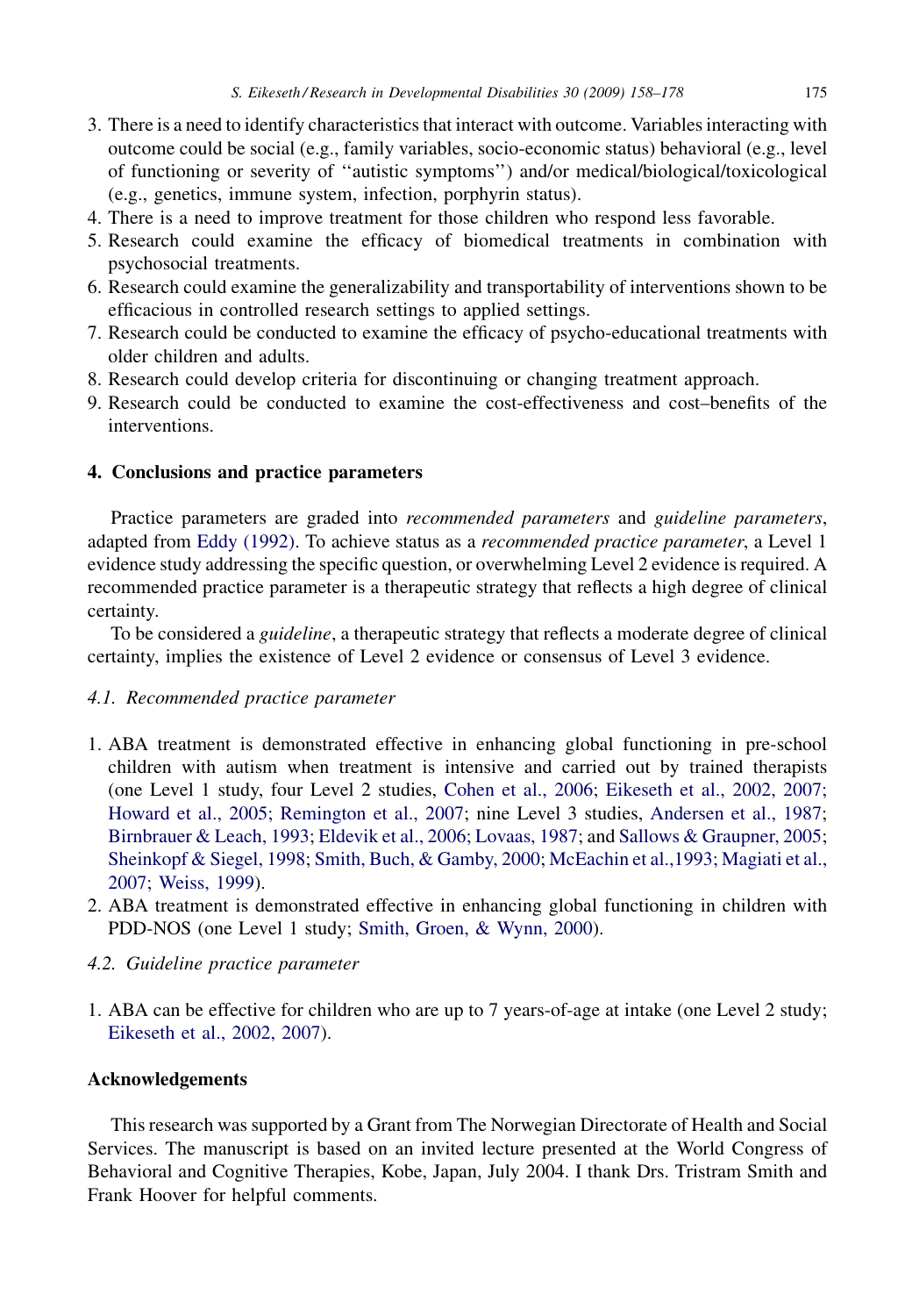#### <span id="page-18-0"></span>References

- Aldred, C., Green, J., & Adams, C. (2004). A new social communication intervention for children with autism: Pilot randomised controlled treatment study suggesting effectiveness. Journal of Child Psychology and Psychiatry, 45, 1420–1430.
- American Psychiatric Association. (1994). Diagnostic and statistical manual of mental disorders (4th ed.). Washington, DC: American Psychiatric Association.
- Andersen, S. R., Avery, D. L., DiPietro, E. K., Edwards, G. L., & Christian, W. P. (1987). Intensive home-based early intervention with autistic children. Education and Treatment of Children, 10, 352–366.
- Bailey, A., Le Couteur, A., Gottesman, I., Bolton, P., Simonoff, E., Yuzda, E., et al. (1995). Autism as a strongly genetic disorder: evidence from a British twin study. Psychological Medicine, 25, 63-77.
- Baird, G., Simonoff, E., Pickles, A., Chandler, S., Loucas, T., Meldrum, D., et al. (2006). Prevalence of disorders of the autism spectrum in a population cohort of children in South Thames: the Special Needs and Autism Project (SNAP). Lancet, 15, 210–215.
- Bibby, P., Eikeseth, S., Martin, N. T., Mudford, O., & Reeves, D. (2002). Progress and outcomes for children with autism receiving parent-managed intensive intervention. Research in Developmental Disabilities, 22, 425–447.
- Billstedt, E., Gillberg, C., & Gillberg, C. (2005). Autism after adolescence: population-based 13- to 22-year follow-up study of 120 individuals with autism diagnosed in childhood. Journal of Autism and Developmental Disorders, 35, 351–360.
- Birnbrauer, J. S., & Leach, D. J. (1993). The Murdoch Early Intervention Program after 2 years. Behavior Change, 10, 63– 74.
- Catania, A. C. (1998). Learning (4th ed.). Englewood Cliffs, NJ: Prentice Hall.
- Chambliss, D. L., & Hollon, S. D. (1998). Defining empirically supported therapies. Journal of Consulting and Clinical Psychology, 66, 7–18.
- Chambliss, D. L., Sanderson, W. C., Shoham, V., Bennett Johnson, S., Pope, K. S., Crits-Christoph, P., et al. (1996). An update on empirically validated therapies. The Clinical Psychologist, 49, 5-18.
- Cohen, H., Amarine-Dickens, M., & Smith, T. (2006). Early intensive behavioral treatment: Replication of the UCLA Model in a community setting. Developmental and Behavioral Paediatrics, 27, 145–155.
- Cooper, J. O., Heron, T. E., & Heward, W. L. (1987). Applied behavior analysis. New Jersey: Prentice Hall.
- Dawson, G., & Osterling, J. (1997). Early intervention in autism. In M. Guralnick (Ed.), The effectiveness of early intervention. Baltimore: Brookes.
- Drew, A., Baird, G., Baron-Cohen, S., Cox, A., Slonims, V., Wheelwright, S., et al. (2002). A pilot randomized control trial of a parent training intervention for pre-school children with autism: Preliminary findings and methodological challenges. European Child and Adolescent Psychiatry, 11, 266–272.
- Eddy, D. M. (1992). A manual for assessing health practices and designing practice policies: The explicit approach. Philadelphia, PA: American College of Physicians.
- Eldevik, S., Eikeseth, S., Jahr, E., & Smith, T. (2006). The effects of low-intensive behavioral treatment for children with autism and mental retardation. Journal of Autism and Developmental Disorders, 36, 211–224.
- Eikeseth, S., Smith, T., Jahr, E., & Eledevik, S. (2002). Intensive behavioral treatment at school for 4–7-year-old children with autism: A 1-year comparison controlled study. Behavior Modification, 26, 49–68.
- Eikeseth, S., Smith, T., Jahr, E., & Eledevik, S. (2007). Outcome for children with autism who began intensive behavioral treatment between age four and seven: A comparison controlled study. Behavior Modification, 31, 264–278.
- FDA (October 2, 2006). ''FDA Approves the First Drug to Treat Irritability Associated with Autism, Risperdal''. Press release. Retrieved on 2006-10-02.
- Ferster, C. B., & DeMyer, M. K. (1961). The development of performances in autistic children in an automatically controlled environment. Journal of Chronic Diseases, 13, 312–345.
- Filipek, P. A., Steinberg-Epstein, R., & Book, T. M. (2006). Intervention for autistic spectrum disorders. NeuroRx, 3, 207– 216.
- Fombonne, E. (1999). The epidemiology of autism: A review. Psychological Medicine, 29, 769–786.
- Fombonne, E. (2003). Epidemiological surveys of autism and other pervasive developmental disorders: An update. Journal of Autism and Developmental Disorders, 33, 365–382.
- Freitag, C. M. (2007). The genetics of autistic disorder and its clinical relevance: A review of the literature. Molecular Psychiatry, 12, 2–22.
- Handleman, J. S., Harris, S. L., Celbiberti, D., Lilleheht, E., & Tomchek, L. (1991). Developmental changes in preschool children with autism and normally developing peers. *Infant Toddler Intervention*, 1, 137–143.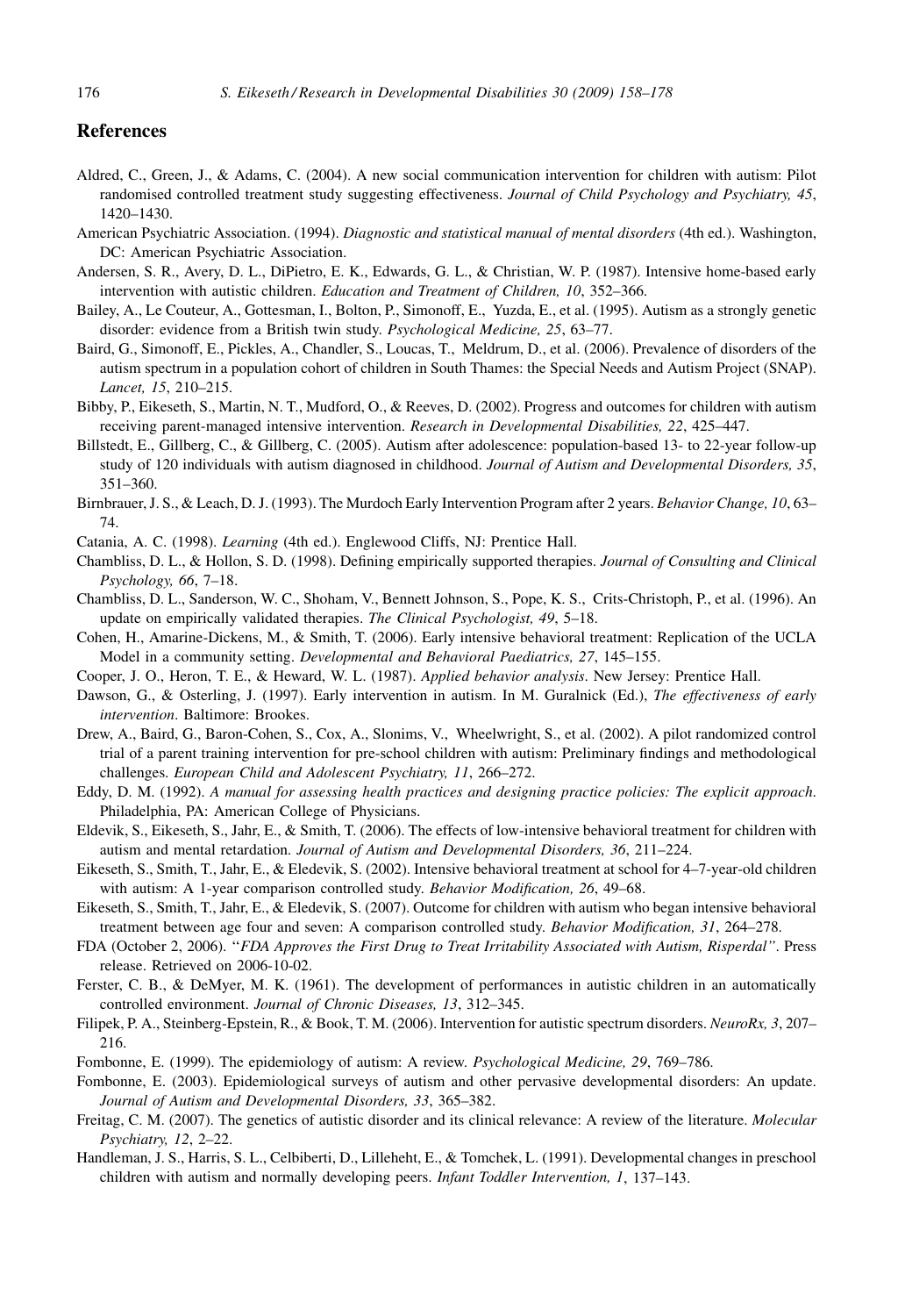- <span id="page-19-0"></span>Harris, S. L., Handleman, J. S., Gordon, R., Kristoff, B., & Fuentes, F. (1991). Changes in cognitive and language functioning of preschool children with autism. Journal of Autism and Developmental Disorders, 21, 281–290.
- Harris, S. L., Handleman, J. S., Kristoff, B., Bass, L., & Gordon, R. (1990). Changes in language development among autistic and peer children in segregated and integrated preschool settings. Journal of Autism and Developmental Disorders, 20, 23–31.
- Howard, J. S., Sparkman, C. R., Cohen, H. G., Green, G., & Stanislaw, H. (2005). A comparison of intensive behavior analytic and eclectic treatment for young children with autism. Research in Developmental Disabilities, 26, 359-383.
- Howlin, P. (2005). The effectiveness of interventions for children with autism. Journal of Neural Transmission, 69(Supplementum), 101–119.
- Hoyson, M., Jamieson, B., & Strain, P. S. (1984). Individualized group instruction of normally developing and autisticlike children: A description and evaluation of the LEAP curriculum model. Journal of the Division of Early Childhood, 8, 157–181.
- Jocelyn, L. J., Casiro, O. G., Beattie, D., Bow, J., & Kneisz, J. (1998). Treatment of children with autism: A randomized controlled trial to evaluate a caregiver-based intervention program in community day-care centers. Developmental and Behavioral Pediatrics, 19, 326–334.
- Kazdin, A. E., & Nock, M. K. (2003). Delineating mechanisms of change in child and adolescent therapy: Methodological issues and research recommendations. Journal of Child Psychology and Psychiatry, 44, 1116–1129.
- Leaf, R., & McEachin, J. (1999). A work in progress: Behavior management strategies and a curriculum for intensive behavioral treatment of autism. New York: DRL Books LLC.
- Lord, C., Bristol-Power, M., Cafiero, J. M., Filipek, P. A., Gallagher, J. J., Harris, S. L., et al. (2002). Editorial preface. Journal of Autism and Developmental Disorders, 32, 349–350.
- Lord, C., Risi, S., Lambrecht, L., Cook, E. H., Jr., Leventhal, B. L., DiLavore, P. C., et al. (2000). The autism diagnostic observation schedule-generic: A standard measure of social and communicative deficits associated with the spectrum of autism. Journal of Autism Developmental Disorders, 30, 205–223.
- Lord, C., Rutter, M., & Le Couteur, A. (1994). Autism diagnostic interview-revised: A revised version of a diagnostic interview for caregivers of individuals with possible pervasive developmental disorders. Journal of Autism Developmental Disorders, 24, 659–685.
- Lord, C., & Schopler, E. (1989). The role of age at assessment, developmental level, and test in the stability of intelligence scores in young autistic children. Journal of Autism and Developmental Disorders, 19, 483-499.
- Lord, C., & Schopler, E. (1994). TEACCH services for preschool children. In S. Harris & J. Handleman (Eds.), Preschool education programs for children with autism (pp. 87–106). Austin, TX: Pro-Ed.
- Lord, C., Wagner, A., Rogers, S., Szatmari, P., Aman, M., Charman, T., et al. (2005). Challenges in evaluating psychosocial interventions for autistic spectrum disorders. Journal of Autism and Developmental Disorders, 35, 695-708.
- Lovaas, O. I. (1977). The Autistic child: Language development through behavior modification. New York: Irvington.
- Lovaas, O. I. (1987). Behavioral treatment and normal educational and intellectual functioning in young autistic children. Journal of Consulting and Clinical Psychology, 55, 3–9.
- Lovaas, O. I. (2003). Teaching individuals with developmental delays: Basic intervention techniques. Austin, TX: Pro-Ed.
- Lovaas, O. I., Ackerman, A., Alexander, D., Firestone, P., Perkins, M., & Young, D. B. (1981). Teaching developmentally disabled children: The ME Book. Austin, TX: Pro-Ed.
- Lovaas, O. I., & Simmons, J. Q. (1969). Manipulation of self-destruction in three retarded children. Journal of Applied Behaviour Analysis, 2, 143–157.
- Luiselli, J. K., Cannon, B. O., Ellis, J. T., & Sisson, R. W. (2000). Home-based behavioral intervention for young children with autism/pervasive developmental disorder. A preliminary evaluation of outcome in relation to child age and intensity of service delivery. Autism, 4, 426–438.
- Magiati, I., Charman, T., & Howlin, P. (2007). A two-year prospective follow-up study of community-based early intensive behavioural intervention and specialist nursery provision for children with autism spectrum disorders. Journal of Child Psychology and Psychiatry, 48, 803–812.
- Matson, J., Benavidez, D., Compton, L., Paclawskyj, J., & Baglio, C. (1996). Behavioral treatment of autistic persons: A review of research from 1980 to the present. Research in Developmental Disabilities, 17, 433-465.
- Matson, J. L. (2007). Determining treatment outcome in early intervention programs for autism spectrum disorders: A critical analysis of measurement issues in learning based interventions. Research in Developmental Disabilities, 28, 207–218.
- Maurice, C., Green, G., & Foxx, R. M. (Eds.). (2001). Making a difference: Behavioral intervention for autism. Austin, TX: Pro-Ed.
- Maurice, C. (Ed.), Green, G., & Luce, S. (Co-Eds.). (1996). Behavioral intervention for young children with autism: A manual for parents and professionals. Austin, TX: PRO-ED.